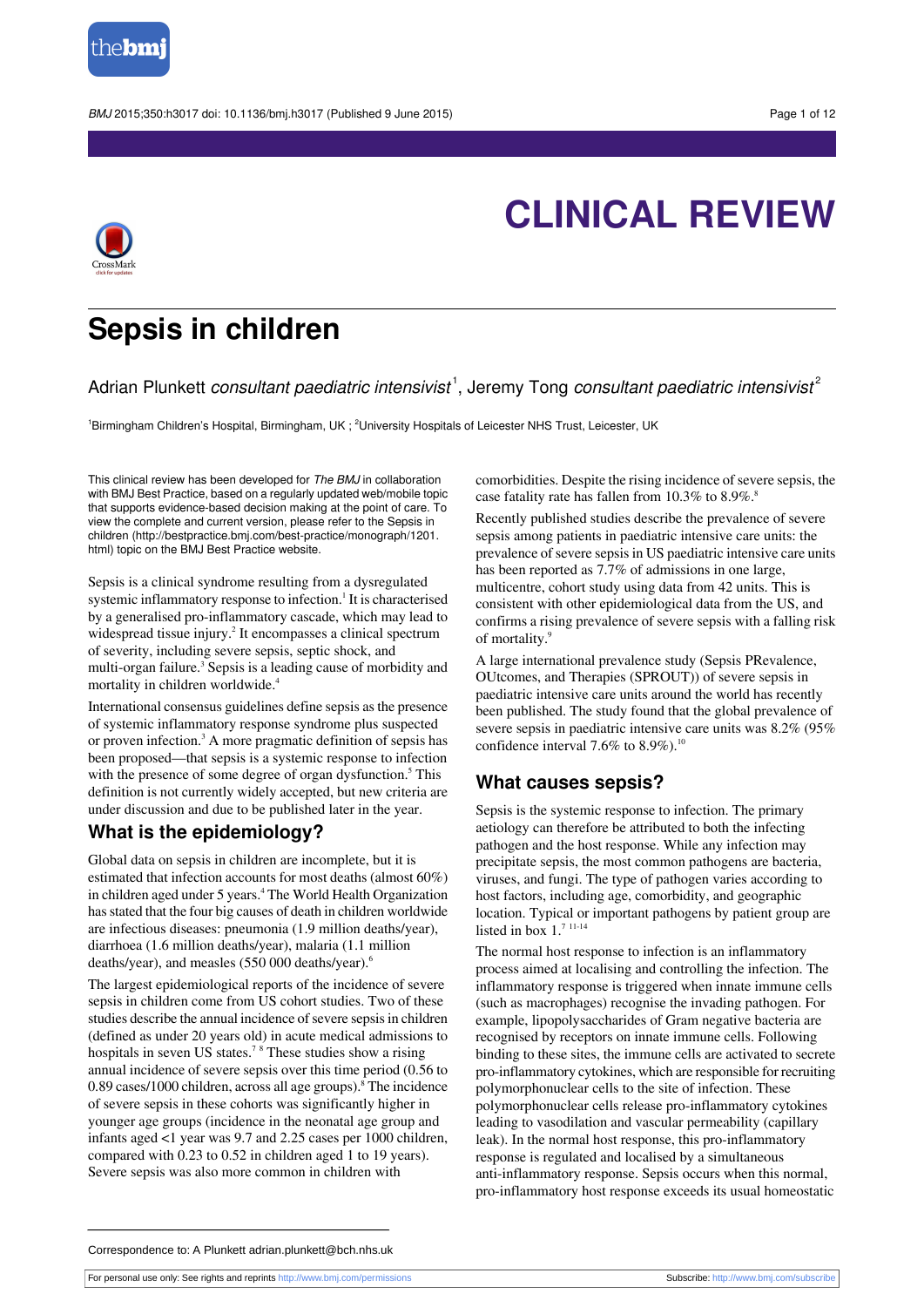#### **The bottom line**

- **•** The initial clinical presentation of sepsis in children may be non-specific (especially in younger age groups)
- **•** Given the time critical nature of severe sepsis and septic shock, when sepsis is suspected on clinical grounds it is usually best to start investigations and treatment for sepsis, including fluid resuscitation, and to continue with these until sepsis has been excluded
- **•** Progression to organ failure and shock is often rapid, so early recognition and treatment is crucial
- **•** Apart from antibiotics, there are currently no specific treatments of proved value
- **•** Other treatment after antibiotics is supportive and should be delivered according to internationally recognised, consensus based guidelines

#### **Box 1: Typical or important pathogens in sepsis**

#### Early onset neonatal sepsis

Defined as neonatal sepsis occurring in the first 72 hours of life<sup>15</sup>

- Group B streptococci, and Gram negative bacilli (especially Escherichia coli) are by far the most common causative pathogens in early onset neonatal sepsis<sup>16</sup>
- Staphylococcus aureus and coagulase negative staphylococci. Haemophilus influenzae, and enterococci make up most of the rest of the bacterial causes of early onset neonatal sepsis
- **•** Infection caused by Listeria monocytogenes is rare but has a disproportionate proclivity for pregnant women and their fetuses.<sup>17</sup> The organism may be responsible for early or late onset neonatal sepsis

#### Late onset neonatal sepsis

Defined as neonatal sepsis occurring after the first 72 hours to one month of life<sup>18</sup>

- Coagulase negative staphylococci are now the most common cause of late onset neonatal sepsis owing to the high incidence in vascular catheter associated infection in neonatal inpatients
- **•** May also be caused by the same organisms responsible for early onset neonatal sepsis

#### Infants and young children

- **•** Streptococcus pneumoniae remains a major cause of invasive bacterial infection in childhood
- **•** Neisseria meningitidis occurs in a bimodal age distribution, affecting young children and adolescents. It is less common since uptake of vaccination
- **•** Both Staphylococcus aureus and group A Streptococci may cause severe sepsis in previously well children
- **•** Haemophilus influenzae type b is an important cause of sepsis worldwide, but it is rare in the developed world because of vaccination
- **•** Bordetella pertussis, although rare, may cause a severe illness in young infants before primary vaccination
- **•** Data on specific infecting organisms in resource poor settings are less robust, but diarrhoea and pneumonia are the most common infections (and causes of death)

#### Infants and children in hospital

- **•** Cause of hospital acquired infection depends on local bacterial epidemiology
- **•** Coagulase negative Staphylococci are usually associated with vascular catheter infection
- **•** Meticillin resistant Staphylococcus aureus (MRSA) is less common in the UK compared with the US
- **•** Gram negative organisms such as Pseudomonas aeruginosa, Klebsiella species, E coli, and Acinetobacter species.

#### Asplenic or functional asplenia

- **•** Salmonella sepsis, including salmonella osteomyelitis in sickle cell disease
- **•** Other encapsulated organisms (for example, Streptococcus pneumoniae, Haemophilus influenzae)

#### Mosquito-borne disease

**•** Malaria (Plasmodium falciparum), dengue virus, and Burkholderia pseudomallei (meliodosis) are important causes of severe sepsis in endemic areas

#### Other organisms

**•** Fungal (for example, Candida species, Aspergillus species) and viral (for example, influenza, respiratory syncytial virus, human metapneumovirus, varicella, and herpes simplex virus) pathogens account for as many as 5.3% and 2.9% of severe sepsis in children, respectively

constraints and becomes a generalised process, resulting in inflammation remote from the infection source.

While this model of sepsis is intuitive, the results of emerging research suggest that it may be an oversimplification and that the pathophysiology includes processes such as endothelium dysfunction, cell death, bioenergetic derangement, and immunoparalysis.

Data suggest significant heterogeneity in patients' host responses. This heterogeneity applies to the balance of pro- and anti-inflammatory processes, and the nature of humoral and cellular changes.<sup>19</sup>

# **Can sepsis be prevented? Primary prevention**

The principal method of primary prevention is immunisation. For many community acquired paediatric infections, immunisation has been highly successful and cost effective. Immunisation has resulted in the global eradication of smallpox and a significant reduction in the prevalence of many infectious diseases (such as poliomyelitis, rubella, tetanus, diphtheria, and measles). Advances in biotechnology have led to new and improved vaccines, including vaccines for *Haemophilus influenzae* type b, *Neisseria meningitides* (type C), and *Streptococcus pneumoniae*. 20

A new group B meningococcal vaccine has been licensed in Europe. In 2015, the meningococcal B vaccine will be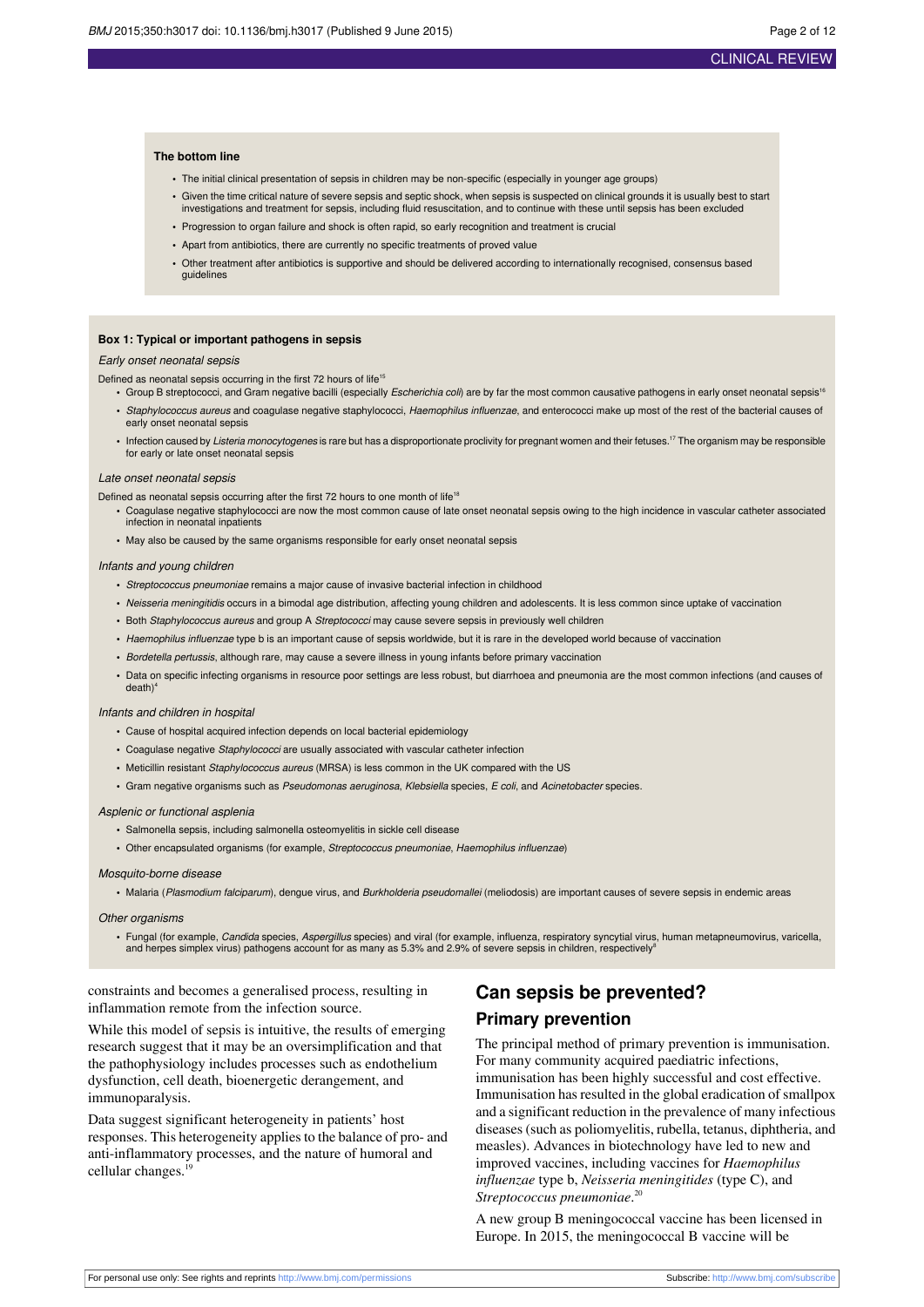introduced to the routine childhood vaccination programme in the  $UK.<sup>21</sup>$ 

Immunisation programmes are key public health initiatives in all global regions, but global inequality exists in terms of access to existing vaccine products. The World Health Organization's Global Vaccine Action Plan is a framework to reduce deaths from infection through improving access to vaccines across the world.<sup>22</sup>

Primary prevention is also relevant within the realm of healthcare associated infections. Since these infections are related to specific interventions (such as insertion of a vascular catheter), there are opportunities to reduce the risk of infection through improvements in clinical practice (such as improved handwashing practices, protective isolation, and universal precautions). An example of a successful initiative in this area is the reduction of venous catheter bloodstream infections in adult and paediatric intensive care units through bundled clinical and non-clinical interventions.<sup>23</sup>

# **Screening**

Screening for sepsis in the asymptomatic population is not useful. However, screening for maternal colonisation with group B streptococci in pregnancy has been shown in some settings to reduce the burden of group B streptococci disease in newborns.

Screening for group B streptococci is controversial and is not practiced in all parts of the developed world. For example, there is no screening programme in the UK as there is a concern that current screening tests do not adequately identify carriers of group B streptococci whose babies will go on to have invasive group B streptococci disease.

US guidelines for the prevention of early onset neonatal sepsis due to group B streptococci were introduced in 2002, recommending the universal screening of all pregnant women between 35 and 37 weeks' gestation. The aim of the screening was to identify women at risk of transmitting group B streptococci to the newborn; these women were to receive intrapartum antibiotics.<sup>24</sup> Dramatic reduction in early onset neonatal sepsis due to group B streptococci was achieved after the introduction of this programme.<sup>25</sup> The guidelines and the effects of the screening programme are regularly reviewed and updated. The latest version of the guideline continues to recommend universal screening between 35 and 37 weeks' gestation.<sup>26</sup>

# **Secondary prevention**

Long term antimicrobial prophylaxis with antibiotics, antivirals, or antifungals is recommended in immunocompromised patients with premorbid conditions (such as leukaemia). Children with cystic fibrosis and other respiratory diseases may be given antimicrobial prophylaxis (such as co-trimoxazole). There is currently insufficient evidence to support the use of prophylactic antibiotics for the prevention of infections in children with indwelling central venous catheters.<sup>27</sup>

# **How is sepsis diagnosed?**

Sepsis should be considered as a time critical emergency, as the disease may progress rapidly to organ failure, shock, and death. Prompt and early recognition of the condition is therefore imperative. Timely antibiotics and other supportive therapies have been shown to improve outcome, and early aggressive treatment should be initiated once sepsis is suspected. In general, sepsisshould be suspected in any acute illness or in the neonatal population (including preterm infants) if there is any change from the patient's normal pattern of observations.

While laboratory tests (such as blood cultures and biomarkers) are helpful in securing orsupporting the diagnosis, the diagnosis has to be made initially using clinical judgment. Clinical suspicion is not always consistent with standardised criteria. Diagnostic criteria from international consensus guidelines are primarily considered to be research criteria designed to facilitate meaningful research (box 2). Clinical suspicion of sepsis, however, is usually a clinical judgment (for example, a specific clinical pattern recognition or particular clinical syndrome). Research criteria and clinical judgment do not always agree: up to a third of patients with clinical sepsis do not fulfil research diagnostic criteria.<sup>28</sup>

Therefore, given the time-critical nature of severe sepsis and septic shock, when sepsis is suspected on clinical grounds, it is usually best to initiate sepsis investigations and treatment and to continue until sepsis has been excluded.

# **Clinical features of sepsis**

The typical presentation varies according to the age of the child. Whereas older children may present with a focus of infection, infants and neonates usually present with non-specific symptoms and signs. In older infants and children, sepsis typically presents with features of systemic inflammatory response syndrome (defined in box 2), the most common feature of which is fever. $3$ 

Clinical diagnosis of sepsis must occur earlier in the care pathway than formal classification allows, and, in practice, the clinician should consider sepsis or septic shock if a child has a suspected or proven infection and has at least two of the following:

- **•** Core temperature <36°C or >38.5°C (<97°F or >101°F)
- **•** Inappropriate tachycardia (according to local criteria or advanced paediatric life support guidance)
- **•** Altered mental state (such as sleepiness, irritability, lethargy, floppiness)
- **•** Reduced peripheral perfusion or prolonged capillary refill.

If in doubt, an experienced paediatrician should be consulted. $30$ 

Fever is defined as elevated body temperature above the normal daily variation (that is, above  $37.5^{\circ}$ C (99.5°F)).<sup>31</sup> For the diagnosis of sepsis, consensus criteria state that the core temperature must exceed 38.5°C (101°F); however, a lower threshold is required in neutropenic patients, in whom sepsis should be considered if the core temperature is >38°C (>100°F).

In young infants and term and preterm neonates, the symptoms and signs of sepsis are often vague and non-specific. Sepsis in this age group often manifests initially as a change in the normal trends of observations for that child. For example, a preterm infant in a neonatal intensive care unit may demonstrate new onset bradycardic episodes, apnoeas, or feed intolerance as the first signs of sepsis. A useful rule of thumb is to consider sepsis with a low diagnostic threshold if an infant or neonate has developed a new sign or symptom, or the observations have started to veer from the normal pre-existing trends. In older children, it is also worth keeping a low threshold for diagnosis of sepsis if an acute illness has not been fully explained.

In all age groups, if sepsis has progressed, the patient may develop severe sepsis or septic shock. Septic shock may manifest in two main clinical pictures: cold shock and warm shock (box 3).

In both shock states, the patient will show clinical signs of shock outside the cardiovascular system, the most important of which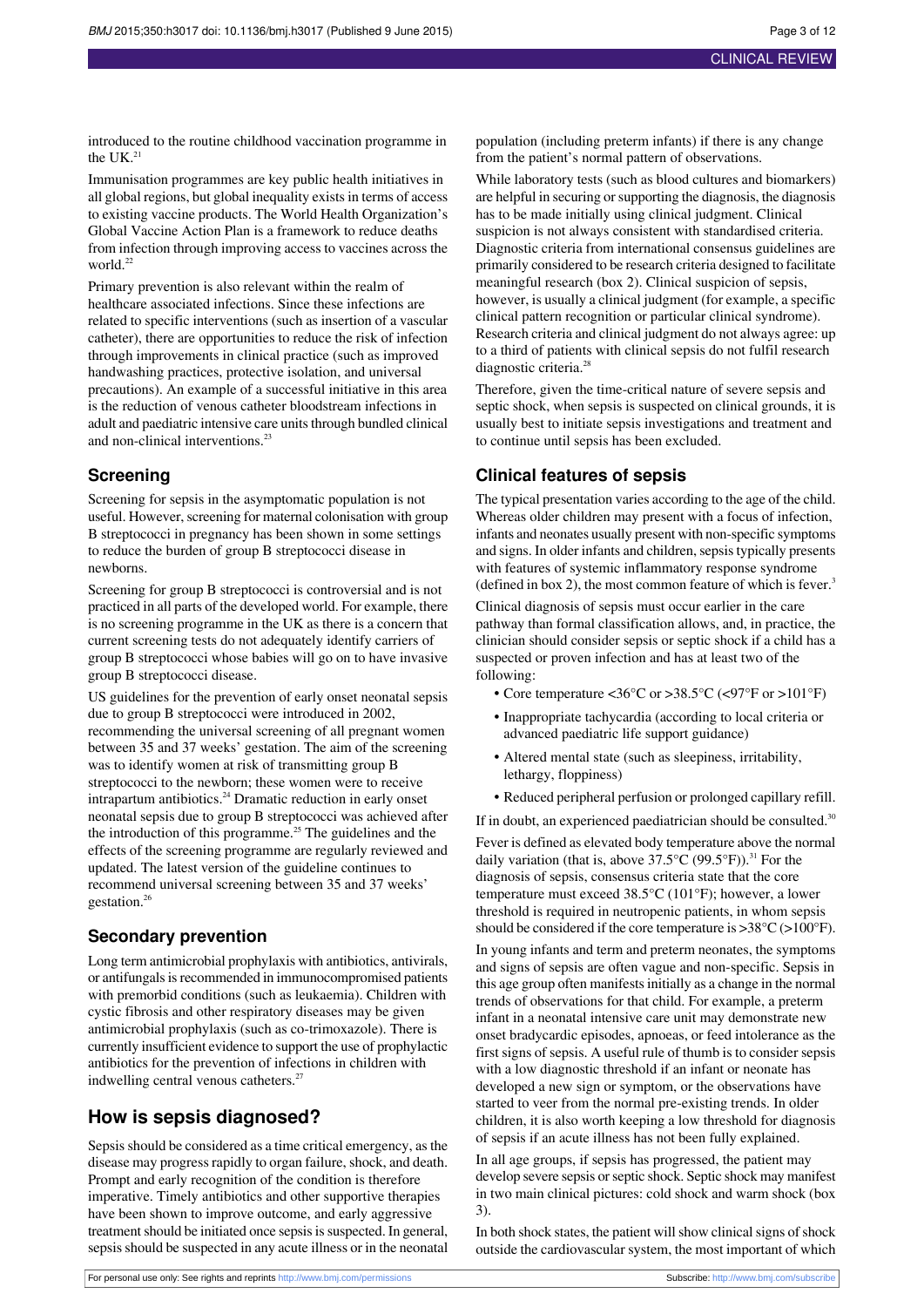# Box 2: Definitions for sepsis in children\* (from the International Consensus Conference on Pediatric Sepsisª)

### Infection

Suspected or proved infection with any pathogen

#### Systemic inflammatory response syndrome

- Generalised inflammatory response, defined by the presence of ≥2 of the following criteria (abnormal temperature or white cell count must be one of the criteria):
- **•** Abnormal core temperature (<36°C or >38.5°C)
- Abnormal heart rate (>2 standard deviations above normal for age, or <10th centile for age if child is aged <1 year)
- **•** Raised respiratory rate (>2 standard deviations above normal for age, or mechanical ventilation for acute lung disease)
- **•** Abnormal white cell count in circulating blood (above or below normal range for age, or >10% immature white cells)

#### **Sepsis**

Systemic inflammatory response syndrome in the presence of infection

#### Severe sepsis

Sepsis in the presence of cardiovascular dysfunction, acute respiratory distress syndrome, or dysfunction of ≥2 organ systems

#### Septic shock

Sepsis with cardiovascular dysfunction persisting after at least 40 mL/kg of fluid resuscitation in one hour

#### Refractory septic shock

Fluid refractory septic shock—Shock persisting after ≥60 mL/kg of fluid resuscitation

Catecholamine resistant septic shock—Shock persists despite treatment with catecholamines (that is, dopamine or adrenaline (epinephrine) infusion, or both, or noradrenaline (norepinephrine) infusion)

#### Classification of neonatal sepsis

Neonatal sepsis is defined as the clinical syndrome of sepsis or isolation of a pathogen in the bloodstream, or both, in an infant in the first 28 days of life.<sup>29</sup> Symptoms and clinical signs are often less apparent or more subtle than in older children. Sepsis in newborns is usually classified in terms of timing of onset in relation to birth:

Early onset neonatal sepsis-Sepsis occurring in the first 72 hours of life<sup>15</sup>

Late onset neonatal sepsis—Sepsis occurring after the first 72 hours of life<sup>18</sup>

#### Classification by age group

For the purposes of consistent classification, the following age groups are used for referencing normal ranges of physiological variables and laboratory values<sup>3</sup>:

Newborn—0 days to 1 week

Neonate—0 days to 1 month

Infant—1 month to <2 years

Toddler and preschool—≥2 years to <6 years

School-age child—≥6 years to <13 years

Adolescent and young adult—≥13 years to <18 years.

Note that preterm infants are not classified in this age scheme.

\*The following standardised definitions were initially developed by the International Consensus Conference on Pediatric Sepsis to standardise entry criteria for large multicentre clinical trials. Clinical diagnosis of sepsis must occur earlier in the care pathway than classification allows

#### **Box 3: Cold and warm septic shock**

Cold shock

- A more common presentation of sepsis in infants and young children<sup>32</sup>
- **•** Clinical appearance is characterised by constricted peripheral systemic vasculature, resulting in cold peripheries and prolonged capillary refill time
- **•** Blood pressure is usually preserved (or may even be high) unless the patient is moribund, but the patient is usually tachycardic
- **•** Underlying problem is a low cardiac output, secondary to impaired myocardial contractility, resulting in low cardiac output and peripheral vasoconstriction

#### Warm shock

- **•** Clinical appearance is characterised by vasoplegia, in which the systemic vascular resistance is low, so the capillary refill time is brisk ("flash" capillary refill) and pulses are usually felt to be full or bounding
- **•** Pulse pressure is high (usually due to a low diastolic blood pressure) and the patient is usually tachycardic
- **•** Often a high cardiac output state, but the patient will be in shock in part due to enlargement of the circulation (through dilation of the systemic vasculature) beyond the scope of the cardiac output
- A more common presentation in older children (and adults) and may be more common in hospital acquired sepsis<sup>32</sup>

is impaired neurological function. This may manifest as irritability in infants and neonates, apnoeas in neonates and preterm infants, and drowsiness, obtundation, or delirium in older children.

Children often maintain normal blood pressure even in late stages of shock; hypotension is therefore often a terminal sign in septic shock.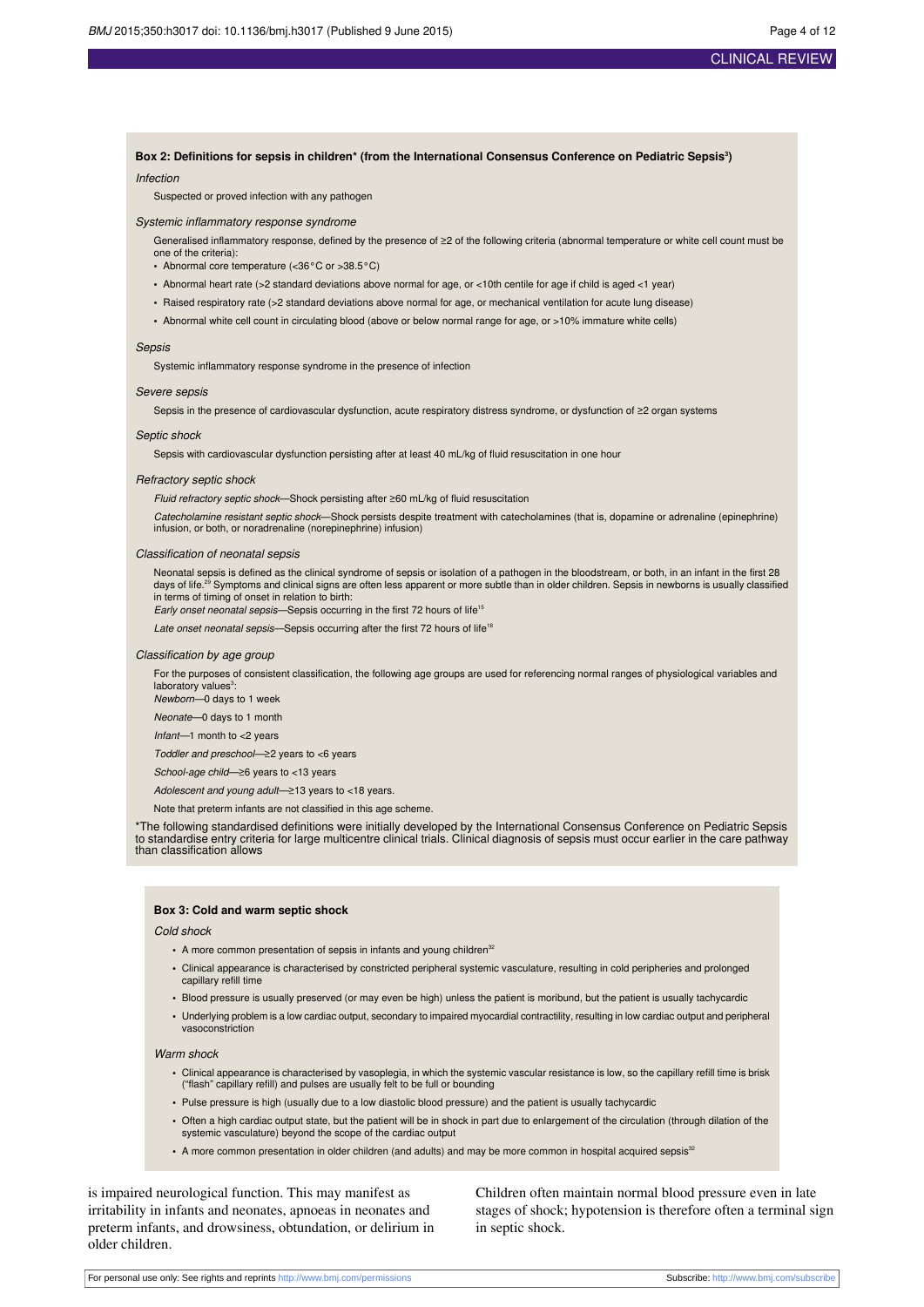Purpura fulminans is a widespread non-blanching purpuric rash classically seen in meningococcaemia but may also be associated with severe sepsis from *Pneumococcus*.

Decreased urine output is common in acutely ill children and often reflects a degree of dehydration (due to decreased intake, excessive fluid losses, or both). This is not a specific finding in sepsis, but is commonly present, especially if there has been a prodromal viral illness before the onset of sepsis.

The UK based National Institute of Health and Care Excellence (NICE) has developed a traffic light system based on clinical signs, which helps physicians assess the probability of serious illness in young children presenting with fever ([www.nice.org.](http://www.nice.org.uk/guidance/cg160/resources/cg160-feverish-illness-in-children-support-for-education-and-learning-educational-resource-traffic-light-table2) [uk/guidance/cg160/resources/cg160-feverish-illness-in-children](http://www.nice.org.uk/guidance/cg160/resources/cg160-feverish-illness-in-children-support-for-education-and-learning-educational-resource-traffic-light-table2)[support-for-education-and-learning-educational-resource-traffic](http://www.nice.org.uk/guidance/cg160/resources/cg160-feverish-illness-in-children-support-for-education-and-learning-educational-resource-traffic-light-table2)[light-table2\)](http://www.nice.org.uk/guidance/cg160/resources/cg160-feverish-illness-in-children-support-for-education-and-learning-educational-resource-traffic-light-table2).

### **Investigations**

No single laboratory test will confirm or refute the diagnosis of sepsis, but many can provide supporting or additional useful information. Box 4 lists the investigations to consider.

Other clinical symptoms and signs will direct the clinician to specific microbiological samples. For example, bronchoalveolar lavage sample for microscopy and culture may be considered in a child in an intensive care unit with a suspected ventilator-associated pneumonia; blood for meningococcal PCR analysis may be considered to help confirm the diagnosis in equivocal clinical cases of meningococcal sepsis; serum serology or PCR for respiratory or opportunistic viruses (such as adenovirus, cytomegalovirus, herpes simplex virus) may be considered in immunocompromised children with sepsis (such as a neutropenic child receiving chemotherapy for leukaemia). However, clinicians should consult local protocols regarding sample collection and testing. Consider ordering herpes simplex virus PCR (blood and cerebrospinal fluid) if neonatal herpes simplex infection is a possibility.

Despite adequate microbiological sampling, in many children with sepsis the pathogen will not be identified. This is known as culture-negative sepsis.<sup>37</sup>

There is growing interest in the use of biomarkers for the diagnosis and monitoring of sepsis and septic shock. A key issue (particularly in intensive care units) is the problem of distinguishing sepsis from systemic inflammatory response syndrome without infection, where clinical signs may not be helpful. The two biomarkers most frequently used for this purpose are C reactive protein and serum procalcitonin. Serum procalcitonin shows the most potential in this area, showing greater accuracy for diagnosis of sepsis in one study compared with C reactive protein in neonates and older children.<sup>31</sup> However, it is not as readily available as C reactive protein, and, for this reason, C reactive protein is more commonly used. Current practice varies from institution to institution regarding the use of serum procalcitonin or C reactive protein, and clinicians should continue to use clinical judgment when diagnosing sepsis. Serum procalcitonin is not currently considered to be the standard of care in the UK or Europe. A study of multiple candidate biomarkers in paediatric patients with septic shock used classification and regression tree analysis to identify a series of 12 biomarkers in order to risk stratify patients for the purposes of clinical decision making and stratification in clinical trials in the future.<sup>39</sup>

Box 5 shows the differential diagnosis of severe sepsis.

# **How is sepsis managed?**

Management of sepsis in children first requires prompt recognition. Attention needs to be paid to education and training of healthcare staff in the recognition of warning or adverse signs of sepsis in children and neonates to enable appropriate triage and rapid treatment. Child death reviews suggest failure to recognise severe sepsis and septic shock with delayed or inappropriate treatment at first contact with healthcare services. $40\,41}$  A standard ABC (airway, breathing, circulation) approach with particular emphasis on early administration of antibiotics and fluid resuscitation is key in the management of children with sepsis and septic shock.

### **Treatment according to American College of Critical Care Medicine guidelines and bundles**

A care bundle is a set of protocols distilled from evidence based practice guidelines. The aim of using a care bundle is to achieve reliability in delivering all key elements of care in a healthcare system. Compliance with guidelines or care bundles is associated with improved outcomes.<sup>42</sup>

The American College of Critical Care Medicine (ACCM) published clinical practice parameters for haemodynamic support of paediatric and neonatal shock in 2002 and updated these in 2007 in the ACCM guidelines for the haemodynamic support of paediatric and neonatal septic shock (ACCM-PALS).<sup>43</sup> These guidelines were drawn up by expert consensus based on extensive reviews of available literature. Several units have reported improved survival in severe sepsis associated with greater compliance with ACCM-PALS guidelines.

One study in the tertiary accident and emergency department at Boston Children's Hospital looked at delivery of the five elements of care within an hour and hospital length of stay (early recognition of severe sepsis, vascular access, antibiotic administration, administering intravenous fluids, and vasopressors for fluid refractory shock). Those who received the care bundle recommended by the ACCM guidelines had a significantly shorter intensive care length of stay (mean 5.5 *v* 6.8 days) and hospital length of stay (mean  $6.8 v 10.9$  days).<sup>44</sup>

Adherence to all five elements of care in this study was low at 19%. In a UK pre-intensive care unit audit, adherence to the ACCM-PALS guideline was only 38%.<sup>45</sup> Reasons for poor compliance are multifactorial.<sup>46</sup> The same team at Boston Children's Hospital subsequently reported improvement in compliance with their five component bundle from 19% to 100% using process focused quality improvement methodology. They observed a reduction in mortality from 4.8% to  $1.7\%$ <sup>47</sup>

The management of children with severe sepsis and septic shock is complex and time critical. Care bundles may aid by simplifying and streamlining the process required for the delivery of therapies to the child with severe sepsis in a timely fashion.

The Surviving Sepsis Campaign (SSC) [\(www.survivingsepsis.](http://www.survivingsepsis.org/Pages/default.aspx) [org/Pages/default.aspx\)](http://www.survivingsepsis.org/Pages/default.aspx) suggests making systems change within institutions through incremental steps based on the LEADER approach developed in conjunction with the Institute for Healthcare Improvement:

- **•** Learn about sepsis and quality improvement
- **•** Establish baseline process and outcome measures to demonstrate need for improvement
- **•** Ask for buy-in from institutional leadership and stakeholders
- **•** Develop institution-specific sepsis care bundle protocols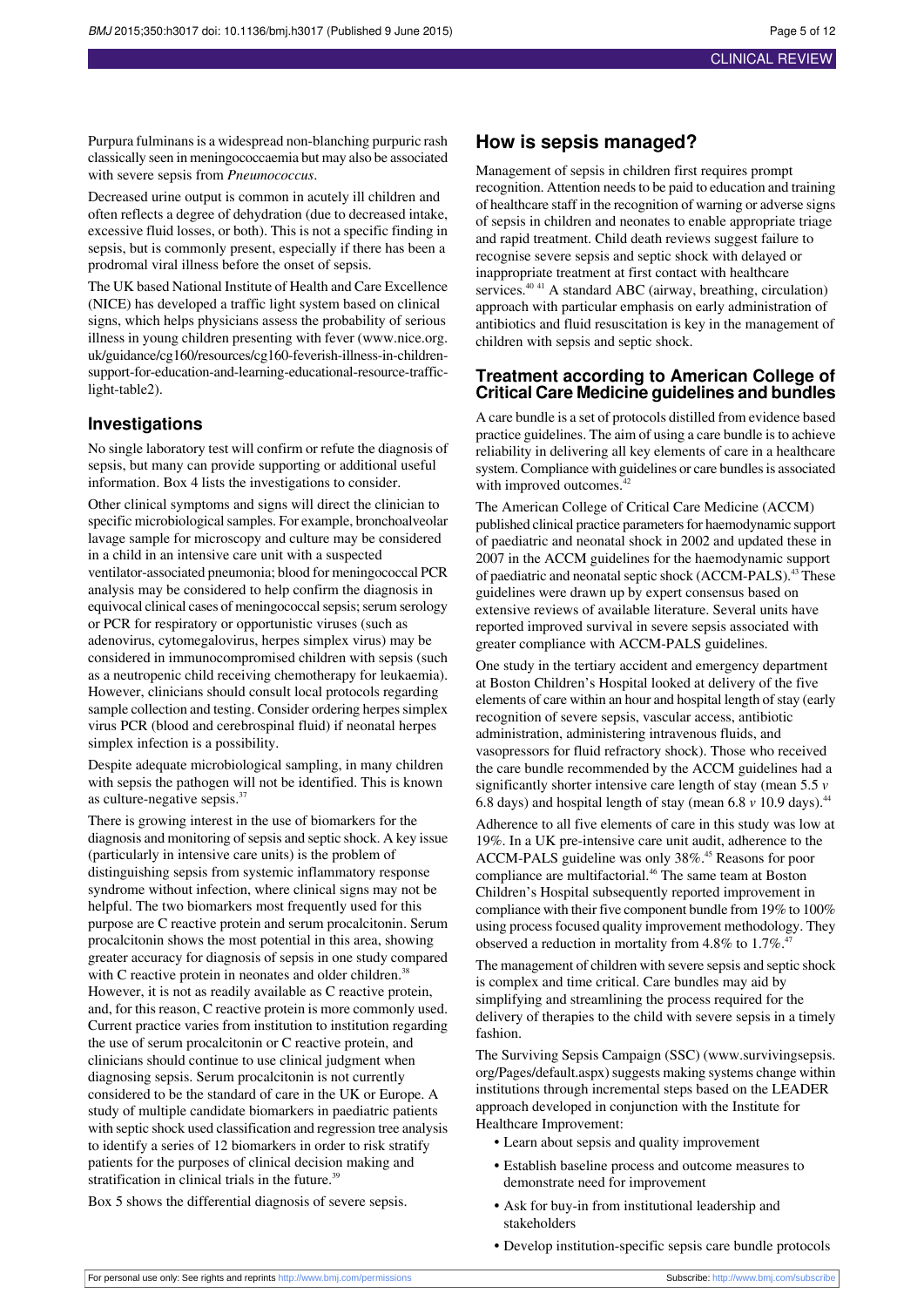#### **Box 4: Diagnostic tests for sepsis**

First tests to order

Full blood count with differential—Abnormal white blood cell count for age (high or low) is one of the diagnostic criteria for systemic inflammatory response syndrome. A low or normal cell count is a feature of the initial phase of illness in severe sepsis and should raise the suspicion of the diagnosis if there are clinical signs that suggest sepsis. Thrombocytopenia (platelet count <80 000/µL or a decrease by 50% from the highest value in the past three days) in the context of sepsis is indicative of disseminated intravascular coagulation if associated with coagulopathy.

Serum glucose—Moderate hypoglycaemia is a blood glucose level of 2.0-3.0 mmol/L and severe hypoglycaemia is a blood glucose level <2.0 mmol/L.33 Hyperglycaemia is common as part of the stress response to sepsis. It can also occur as a side effect of corticosteroid treatment. Hypoglycaemia may also occur as a result of depleted glycogen stores.

Blood culture—Many infants and young children with sepsis have a primary bacteraemia, so blood culture is often important. This should be undertaken as soon as possible after the clinical diagnosis of sepsis, and ideally before antibiotics are administered, but empirical antibiotic treatment should not be withheld while awaiting results if sepsis is suspected.

The sensitivity of blood culture is proportional to the volume of blood taken. When using a neonatal aerobic culture bottle in neonates, a minimum of 1 mL of<br>blood from venepuncture or freshly inserted vascular catheter (a cultures may be preferred, but it is important to avoid delay in administering antibiotics. Two sets of cultures are sometimes recommended to encourage clinicians to take the culture from an indwelling line (for example, central line) and a peripheral site.

Blood culture results should be reviewed every 12 to 24 hours; most positive results will be detectable within 48 hours, and many will be positive within 24 hours.<sup>35</sup>

Urine analysis and urine culture—Urine analysis (urine sample for nitrites, microscopy, Gram stain, and culture) should be considered in all neonates with sepsis (although in the first week of life, a positive result in urine culture may simply reflect a severe bacteraemia). It should be considered in older children with symptoms<br>suggestive of a urinary tract infection. Urine analy

Blood gases—Although children rarely have arterial blood gases taken in the emergency department, it is often possible to obtain clinically useful information from capillary or venous blood gases

**•** A large base deficit is a key marker of severe sepsis and may be the first marker to give a clue to the severity of illness

• Hypercarbia or hypoxaemia is supportive of a diagnosis of respiratory dysfunction.<sup>3</sup>

Hypoxaemia-P/F ratio (arterial oxygen pressure/fractional inspired oxygen) <300 (in absence of cyanotic heart disease or pre-existing pulmonary disease) Hypercarbia—Arterial carbon dioxide pressure >65 mm Hg, or 20 mm Hg above baseline level

• A high fractional inspired oxygen requirement is indicative of sepsis related respiratory failure<sup>3</sup>

**•** Pulse oximetry should be ordered as a high requirement for fractional inspired oxygen is indicative of sepsis-related respiratory failure.

Serum lactate—Increased serum lactate level is indicative of inadequate oxygen delivery which, in the context of sepsis, is suggestive of septic shock.<sup>3</sup> Lactate is most reliably assessed using an arterial sample; venous and capillary lactate should be interpreted with caution.

Serum electrolytes—Serum electrolytes are often deranged in sepsis. They should be measured at baseline and regularly until patients improve.

Serum creatinine—Increased serum creatinine (that is, serum creatinine >2 times upper limit of normal or increase in serum creatinine >2 times baseline level) is indicative of sepsis related renal failure.<sup>3</sup>

Liver function tests-Increased bilirubin levels (outside the neonatal age range) or increased alanine aminotransferase is suggestive of sepsis related liver dysfunction<sup>3</sup>

Coagulation studies—In the context of sepsis and thrombocytopenia, abnormal results (international normalised ratio >2; prolonged activated partial thromboplastin<br>time, decreased fibrinogen level, increased D dimer levels)

*C reactive protein—*May be useful for the diagnosis and monitoring of sepsis and septic shock. It is not as specific as serum procalcitonin, but more commonly<br>available. Current practice varies regarding the use of C reac

Chest radiography-Infants and small children with respiratory distress in the context of suspected sepsis should undergo chest radiography to assess for pneumonic changes (such as lobar consolidation in bronchopneumonia).

#### Tests to consider

Lumbar puncture—If meningitis with no sepsis is suspected and there is no purpuric or petechial rash, clinicians should consider a lumbar puncture (for cerebrospinal fluid protein and glucose concentrations, microscopy with Gram stain, and bacterial culture) to exclude meningitis when the child is stable and can safely undergo the procedure.<sup>34</sup> Lumbar puncture is usually contraindicated in children with severe sepsis until the patient is stabilised, as performing a lumbar puncture in severe sepsis may lead to collapse. A positive culture result for cerebrospinal fluid may confirm bacterial meningitis and provide information on the type of pathogen,<br>including sensitivities to antibiotics; protein levels may be

Meningococcal polymerase chain reaction (PCR) analysis—This may help confirm the diagnosis in equivocal or suspected clinical cases of meningococcal sepsis, but it is not widely available

Bronchoalveolar lavage culture—Bronchoalveolar lavage sample for microscopy and culture may be considered for a child in an intensive care unit with a suspected ventilator associated pneumonia.

Herpes simplex virus PCR (blood and cerebrospinal fluid)—Neonatal herpes simplex infection (either in the central nervous system or disseminated) is rare, but an important consideration in children with severe sepsis. Consider ordering if neonatal herpes simplex infection is a possibility.

#### Emerging tests

Serum procalcitonin—This biomarker may be useful for the diagnosis and monitoring of sepsis and septic shock, but the test is not commonly available. It not currently considered to be the standard of care in the UK or Europe.

Emerging biomarkers—Other biomarkers (such as CD64, interleukin 18, mass spectrometry, specific mRNA expression) are considered emerging and are not widely used or validated yet.

**•** Educate stakeholders

**•** Remediate errors and anticipate obstacles along the way.

The SSC bundles are available online. [\(www.survivingsepsis.](http://www.survivingsepsis.org/Bundles/Pages/default.aspx) [org/Bundles/Pages/default.aspx](http://www.survivingsepsis.org/Bundles/Pages/default.aspx)).

### **Paediatric Sepsis Six initiative**

The Paediatric Sepsis Six initiative is an example of a care bundle designed to facilitate prompt recognition of severe sepsis, and delivery of an initial six elements of care in a time-critical

manner. Developed by the UK Sepsis Trust Paediatric Group, the Paediatric Sepsis Six is modelled on the adult Sepsis Six programme. The adult programme has been shown to improve adherence to resuscitation bundles and early goal directed therapy guidelines, and is associated with reduced mortality.<sup>30</sup>

The Paediatric Sepsis Six does not replace existing ACCM-PALS guidance; it is an operational solution to improve adherence to the guideline. It is designed to empower medical and nursing staff to recognise sepsis early and initiate treatment rapidly. The aim, through education, is to engender a culture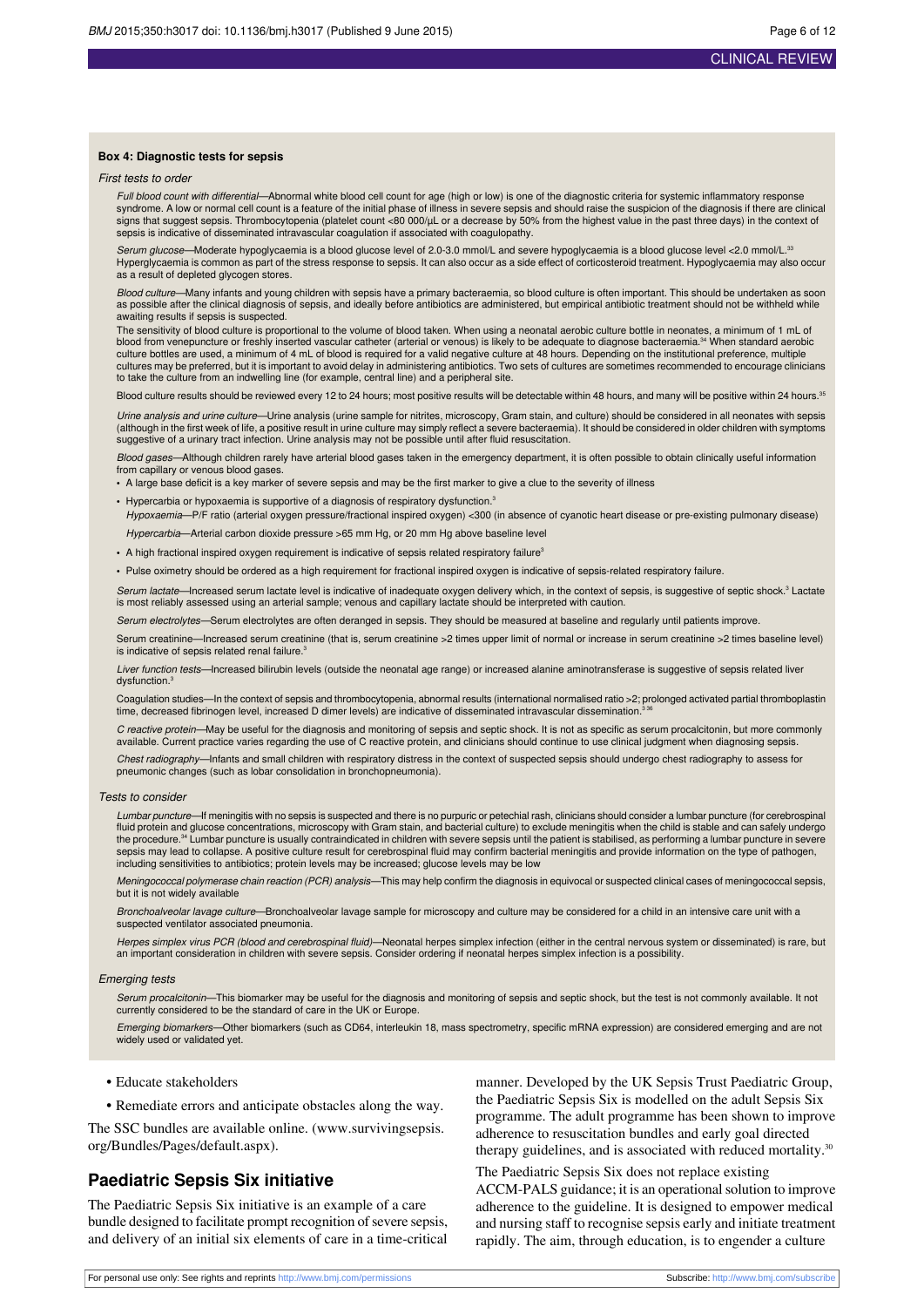#### **Box 5: Differential diagnosis of severe sepsis**

#### Congenital heart disease

Duct dependent congenital heart disease may mimic early or late onset neonatal sepsis. Differentiating signs include signs of congestive cardiac failure (in left sided obstructive lesions, such as coarctation or aortic stenosis) or profound, refractory cyanosis (in cyanotic lesions such as transposition of the great arteries, or pulmonary atresia)

Differentiating tests: chest radiography may reveal evidence of pulmonary oedema and cardiomegaly in obstructive cardiac lesions; echocardiography will reveal detailed cardiac anatomy

#### Systemic inflammatory response syndrome (SIRS) without infection

SIRS and organ dysfunction can result from multiple other stimuli, including cardiopulmonary bypass, trauma, pancreatitis, and burns. It is difficult to differentiate SIRS from sepsis, but non-infectious SIRS will usually have a history of some other insult

#### Haemophagocytic lymphohistiocytosis

May be primary (often associated with an inherited immunodeficiency) or secondary (for example, triggered by a viral illness); the clinical features often mimic severe sepsis, with fever, shock, and multiorgan failure in severe cases. Diagnostic criteria include hepatomegaly, which may be a differentiating sign

#### Neuroleptic malignant syndrome

Characterised by hyperthermia, generalised rigidity (which may be a differentiating sign), and autonomic dysregulation (for example, sweating and labile blood pressure). Onset of the syndrome occurs as an idiosyncratic complication to use of antipsychotic drugs

#### Malignant hyperthermia

Characterised by extreme hyperthermia, tachycardia, rigidity, and rhabdomyolysis after exposure to a stimulating agent (usually anaesthetic agents)

where sepsis is an emergency requiring urgent intervention. Included in the toolkit is an integrated monitoring system for recording adherence.

The clinician should consider sepsis or septic shock if a child has a suspected or proven infection and has at least two of the following:

- Core temperature <36°C or >38.5°C (<97°F or >101°F)
- **•** Inappropriate tachycardia (according to local criteria or advanced paediatric life support guidance)
- **•** Altered mental state (sleepiness, irritability, lethargy, floppiness, decreased conscious level)
- **•** Reduced peripheral perfusion or prolonged capillary refill.

If in doubt, a clinician experienced in the recognition of sepsis in children should be consulted. The following interventions should be initiated within 1 hour of presentation:

- **•** Supplemental oxygen should be given
- **•** Intravenous or intraosseous access should be obtained and blood tests ordered including blood cultures, blood glucose (low blood glucose should be treated), and arterial, capillary, or venous blood gases. Full blood count, serum lactate, and C reactive protein should also be ordered for baseline assessment
- **•** Intravenous or intraosseous antibiotics should be given with broad spectrum cover as per local policies
- **•** Fluid resuscitation should be considered. The aim is to restore normal circulating volume and physiological parameters. Isotonic fluid (20 mL/kg) should be titrated over 5 minutes and repeated as necessary. Caution should be taken to avoid fluid overload by examining for crepitations (rales) and hepatomegaly
- **•** Experienced senior clinicians or specialists should be involved and consulted early
- **•** Vasoactive-inotropic support should be considered early if normal physiological parameters are not restored after giving ≥40 mL/kg of fluids. Adrenaline (epinephrine) or dopamine may be given via peripheral intravenous or intraosseous access.

# **Airway and respiratory support**

The airway and breathing should be managed as per advanced life support and resuscitation algorithms.

Supplemental oxygen should be provided, initially at high flow and high concentration during cardiovascular instability or shock. It should be delivered, preferably, via a mask with reservoir bag or headbox in neonates. Oxygen should be titrated according to pulse oximetry, aiming for an oxygen saturation of >94% once the patient is haemodynamically stable. Caution should be exercised in premature neonates or neonates suspected of having congenital heart disease.

The patient's airway should be maintained. Intubation is recommended if respiratory support is required or for patients with a reduced level of consciousness. Mechanical ventilation reduces the cardiac workload in the cardiovascularly compromised patient by reducing the effort of breathing and positive effects on left ventricular function.<sup>48</sup> The clinician should be prepared for cardiovascular collapse or cardiac arrest on induction of anaesthesia for intubation.

The clinician should consider concomitant fluid resuscitation and inotrope use during induction. Anaesthetic agents with a relatively stable cardiovascular profile are recommended (such as ketamine and rocuronium). Etomidate is not currently recommended for anaesthesia in children with septic shock because of concerns regarding adrenal suppression.

# **Initial fluid resuscitation**

Profound fluid loss from the intravascular space occurs due to capillary leak and may persist for several days. Fluid resuscitation is aimed at restoring normal heart rate, blood pressure, and capillary refill time.

The key is rapid early infusion, aiming to restore normal physiological parameters of heart rate and blood pressure.<sup>43</sup> The choice of fluid, though a topic of debate, is less important provided it is isotonic. Crystalloids such as sodium chloride (0.9%) and compound sodium lactate (Hartmann's solution or lactated Ringer's solution) are commonly used and are appropriate; albumin (4.5%) may also be used. There could be theoretical advantages in using colloids for resuscitation in children with sepsis, but colloids are not favoured in adult resuscitation,<sup>49</sup> and there is insufficient evidence to make a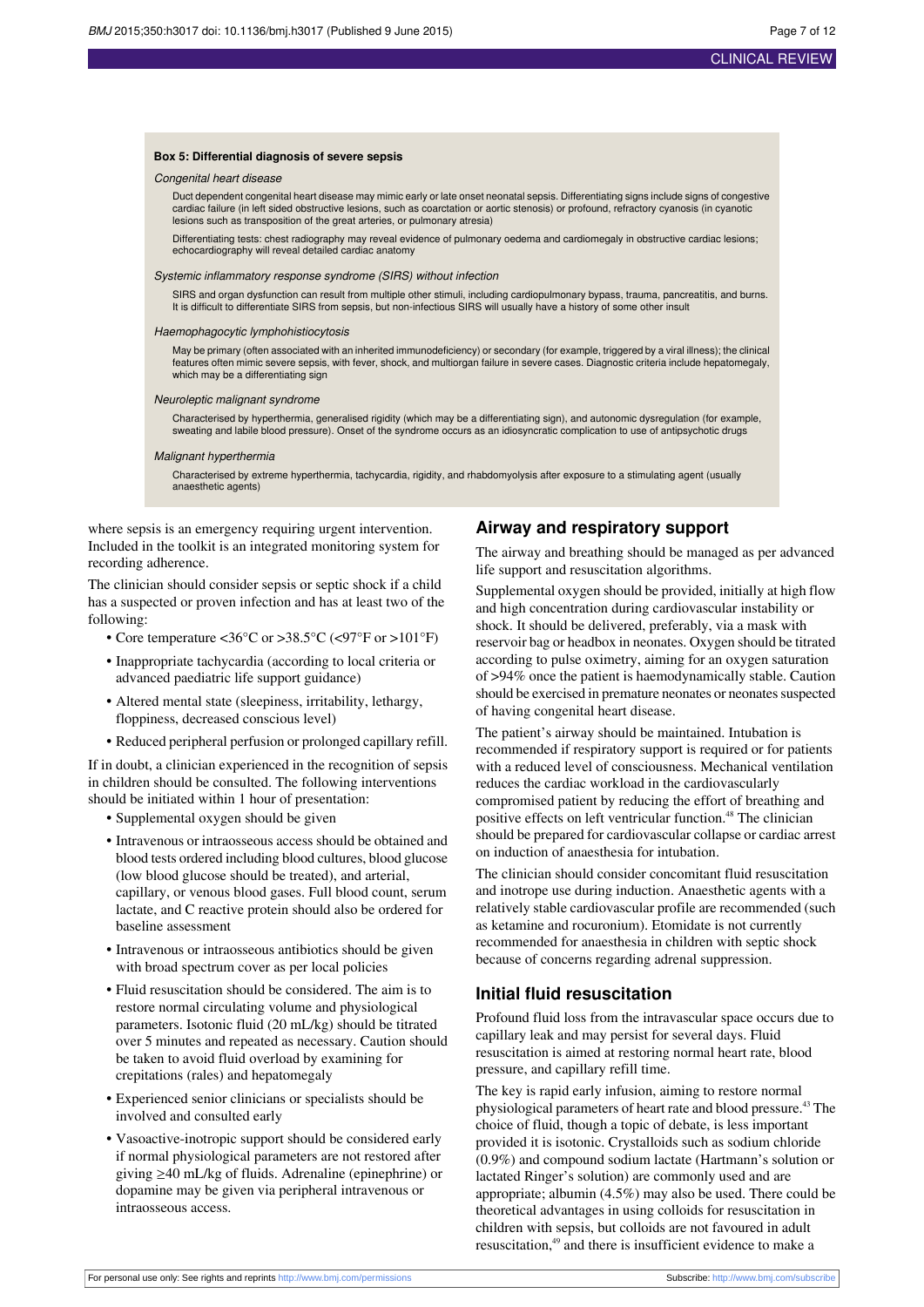recommendation for or against colloids in children.<sup>50 51</sup> Vasoactive-inotropic support should be considered early in fluid-refractory shock.

Fluids should be given as a rapid bolus at 20 mL/kg and repeated as necessary. Fluids should be administered only in the absence of signs of fluid overload (that is, increased work of breathing, pulmonary crepitations, hepatomegaly, gallop rhythm). It would not be unusual for a child in septic shock to receive >100 mL/kg of fluid resuscitation within the first 24 hours of admission, due to fluid maldistribution, but vasoactive-inotropic support should also be considered early in fluid refractory shock.

Maintenance fluid requirements vary depending on the clinical condition and should be assessed and tailored according to each child's needs. The following equation is used to calculate fluid requirements:

 $(4 \text{ mL/kg}$  for the first  $10 \text{ kg}$  $+(2 \text{ mL/kg}$  for each kg between  $11-20$ )+(1 mL/kg for every kg >20)=hourly rate.

Fluid requirements assessed using this equation are often overestimated. The usual advice is to restrict fluid to 60-80% of the estimated value based on the equation, as children with sepsis often have water retention due to the presence of syndrome of inappropriate antidiuretic hormone. In contrast, insensible losses of water may be increased if the child has significant fever.

It is important to review fluids alongside regular formal review of renal function and serum electrolyte levels. Further guidance on intravenous fluid administration from NICE are currently under consultation and will become available in due course.

### **Further fluid balance maintenance**

Diuresis may be indicated for patients who cannot maintain an even fluid balance naturally after adequate fluid resuscitation. Options include diuretics, peritoneal dialysis, continuous veno-venous haemofiltration, or renal replacement therapy. Data from cohort studies show that critically ill children with fluid overload (>20%) before initiation of renal replacement therapy have higher mortality.<sup>52 53</sup>

Fluid overload is common in critically ill children with haemodynamic instability and acute kidney injury, and it is important to monitor for clinical signs. Indicators of fluid overload include pulmonary crepitations on auscultation, hepatomegaly, and a >10% weight increase from baseline.

# **Antibiotic therapy**

Early administration of antibiotics saves lives. In adults, a study has shown that for every hour of delay in starting antibiotics in septic shock, there is an associated 7.6% increase in mortality.<sup>54</sup> There are only a few similar studies in children, but there is compelling evidence that early antibiotic administration saves lives in children as well. In a retrospective study of 80 children, those who received antibiotics within 1 hour of admission were observed to have significantly lower levels of serum lactate and C reactive protein within the first 24 hours of admission. Although the study was underpowered to detect a change in mortality, the time to reversal of shock in children who received antibiotics within an hour was significantly shorter.<sup>55</sup> Another retrospective study of 130 children with sepsis or septic shock reported an increase in the odds ratio (3.92) for mortality in a paediatric intensive care unit in children who received antibiotics more than 3 hours from recognition of sepsis (odds ratio 4.84 after adjusting for severity of illness).<sup>56</sup>

The choice of antibiotic is complex and should be based on the clinical syndrome, underlying disease, drug intolerances, and

local pathogen susceptibility. Treatment should be initiated with broad spectrum antibiotic cover appropriate for the prevalent organisms for each age group and geographical area. This should be changed to an appropriate narrow spectrum antibiotic regimen once a causative pathogen is identified.

It is good practice to review antibiotic therapy on a daily basis for clinical effect and de-escalate when appropriate. A 5-7 day course of intravenous antibiotics would suffice in most uncomplicated infections. In deep seated or disseminated infections, or infections in immunocompromised patients, prolonged courses of antimicrobials may be required.

An infectious disease specialist should be consulted if there are any unusual features to the case, or for advice on appropriate antimicrobial choice and length of treatment if the clinical condition is not improving.

Box 6 provides a general guide to antibiotic therapy in neonates with sepsis.

For infants and young children, empirical antibiotic regimens should include cover for the most common prevailing organisms (such as *Staphylococcus*, *Streptococcus*, *Neisseria meningitides*, and *Haemophilusinfluenzae*). For community acquired infection, a third generation cephalosporin (such as cefotaxime or ceftriaxone) is a suitable first line option. For hospital acquired infection, an extended spectrum penicillin (such as piperacillin with tazobactam) or a carbapenem (such as meropenem) may be used. Additional broadening of this cover may be considered depending on case-specific factors (for example, gentamicin, ciprofloxacin, or vancomycin.<sup>58</sup>

Meropenem provides broad spectrum cover against both Gram positive and Gram negative bacteria, including *Pseudomonas*. Ciprofloxacin and piperacillin with tazobactam also cover Gram negative bacteria.<sup>58</sup> Vancomycin is recommended to cover vascular catheter associated coagulase negative staphylococci and MRSA. It is also recommended in patients with neutropenia to treat line sepsis, although this is not usually indicated as first line therapy unless there are signs of line related sepsis.<sup>59</sup> Teicoplanin may also be used for this indication. Clindamycin should be used for toxin induced toxic shock syndromes with refractory hypotension.<sup>60</sup>

In neutropenic patients, piperacillin with tazobactam or meropenem are considered first line agents. NICE supports the use of piperacillin with tazobactam as a first line agent, with escalation to a carbapenem (such as meropenem) if there is clinical deterioration (such as shock).<sup>59</sup>

# **Antifungal and antiviral therapy**

The practice of providing antifungal prophylaxis while giving antibiotic therapy varies between institutions. Neonates may be given oral nystatin to help prevent candidiasis.

Very low birth weight infants (<1500 g) and

immunocompromised children of any age are at particular risk of primary invasive fungal infections or secondary fungal infections, as a result of altered surface colonising flora during antibiotic treatment. Patients may require prolonged treatment with intravenous fluconazole or liposomal amphotericin-B if invasive fungal infection is suspected or confirmed. Antifungal treatment should be given in addition to empirical antibiotics in very low birth weight infants and immunocompromised patients with suspected sepsis.

Cover for herpes simplex virus (such as aciclovir) should be considered in severe sepsis or if indicated from the patient history or investigative tests. Herpes simplex virus type 1 (HSV-1) infection may be acquired at birth from mothers with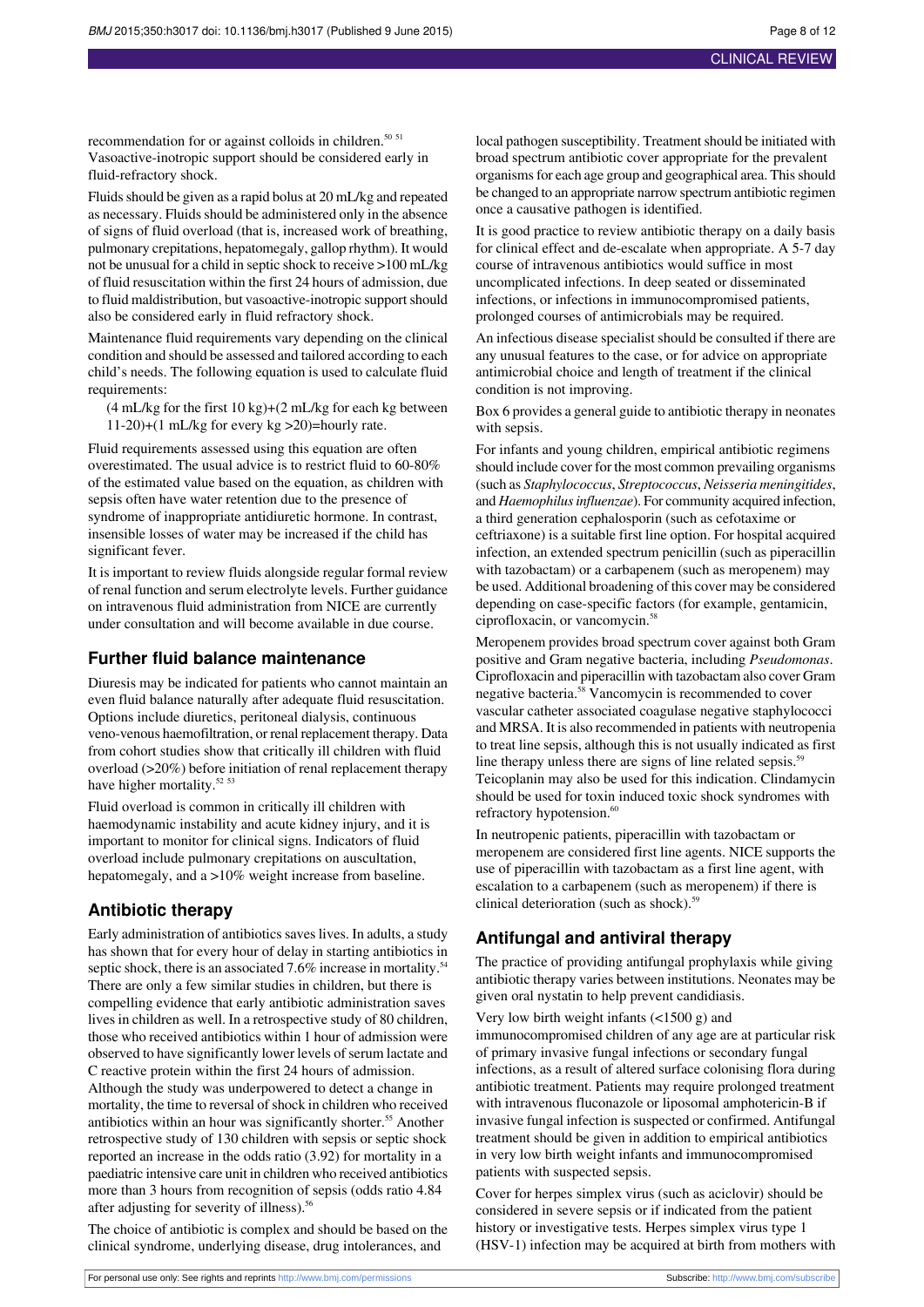#### **Box 6: Antibiotics for neonatal sepsis**

Antibiotics for early onset neonatal sepsis

Early onset neonatal sepsis is defined as neonatal sepsis occurring in the first 72 hours of life.<sup>15</sup>

The antibiotic regimen should cover group B streptococci and Gram negative bacilli. An example of a suitable empirical antibiotic regimen recommended by NICE is benzylpenicillin plus gentamicin.<sup>57</sup> Ampicillin plus gentamicin or cefotaxime is another example.

#### Antibiotics for late onset neonatal sepsis

Late onset neonatal sepsis is defined as neonatal sepsis occurring after the first 72 hours to 1 month of life.<sup>18</sup>

Causative organisms differ from early onset neonatal sepsis and vary widely among units. In developed countries, coagulase-negative staphylococci are the leading cause, followed by group B streptococci and Gram negative bacteria.

- Treatment options for causative organisms include:
- **•** Coagulase negative staphylococci: vancomycin
- **•** Group B streptococci, Escherichia coli, enterococci: cefotaxime or piperacillin with tazobactam
- **•** Gram negative bacteria (such as Klebsiella): gentamicin
- **•** Pseudomonas: ceftazidime or piperacillin with tazobactam
- **•** Listeria monocytogenes: ampicillin
- **•** Anaerobic bacteria (such as in necrotising enterocolitis): metronidazole or clindamycin

Examples of suitable empirical antibiotic regimens include ampicillin plus gentamicin or cefotaxime, or vancomycin plus gentamicin or cefotaxime. Ceftazidime or piperacillin with tazobactam may be added to the empirical regimen if Pseudomonas is suspected. Metronidazole or clindamycin may be added to the empirical regimen to cover for anaerobes or necrotising enterocolitis.

an active infection. Congenital HSV-1 infection can be severe and devastating; therefore, treatment should be started before tests results are available in patients with early onset neonatal sepsis.

### **Blood transfusion**

Haemoglobin is essential for tissue oxygen delivery and important in the overall management of the septic child who is haemodynamically unstable (poor cardiac output, low mean arterial pressure) with impaired oxygen delivery. It is suggested a haemoglobin concentration of >10 g/dL (approximate packed cell volume of 0.3) should be maintained in these patients

Once shock has resolved, a lower transfusion threshold may be appropriate. In an intensive care unit trial of transfusion thresholds, subgroup analysis of children with haemodynamically stable sepsis showed no significant differences in mortality, length of stay, or progressive organ failure between restrictive and liberal transfusion thresholds (haemoglobin  $\langle 7 \text{ g/dL } v \langle 9.5 \text{ g/dL} \rangle$ , respectively).<sup>61</sup>

# **Corticosteroids**

Evidence for the use of corticosteroids in severe sepsis and septic shock has often been conflicting.<sup>62</sup> The Surviving Sepsis Campaign guidelines do not recommend routine use of hydrocortisone in adult severe sepsis but recommend it as an option in the context of fluid refractory and inotrope resistant septic shock. In children, there is limited evidence for the use of hydrocortisone in fluid refractory and inotrope resistant shock with suspected or proven absolute adrenal insufficiency.<sup>60 63</sup>

### **Special considerations for newborn septic shock**

Septic shock is difficult to differentiate from other forms shock in the premature neonate and newborn infants. Any newborn presenting with signs of cardiogenic shock (such as poor perfusion, cyanosis, heart murmur, hepatomegaly, differential pulse volume, and limb pressure between upper and lower limbs) should be started on a prostaglandin infusion (that is, alprostadil or dinoprostone) under expert guidance until a duct dependent cardiac lesion can be ruled out.

### **Temperature control**

Normothermia (36.5°C to 37.5°C (97.5°F to 99.5°F)) should be maintained. External sources of heat may be required. Conversely, hyperthermia increases metabolic demand at any age, and should be avoided.

# **Follow up**

Children who have specific premorbid conditions that put them at high risk of sepsis and its sequelae will require different monitoring from other patients. Follow-up often depends on the underlying condition (for example, respiratory follow-up for a child who has had pneumonia). Some children may need follow-up with a team of clinicians such as a specialist, a community pharmacist, and a community paediatrician.

Children who present with recurrent sepsis or who have a family history compatible with primary immunodeficiency (such as complement disorders) should be referred for formal immunological follow-up. Where recurrent infection is a feature, the need for prophylactic antibiotics should be discussed with a paediatric immunologist.

Long term monitoring of development is a further important consideration after recovery from severe sepsis or critical illness.

# **What are the complications of sepsis? Renal dysfunction**

Reduced cardiac output commonly causes transient oliguria; however, anuria is rare.<sup>64</sup> Although acute renal dysfunction is relatively common, it is rarely associated with histological changes or with a need for long term renal replacement therapy. Reversal of oliguria can usually be achieved by the correction of volume depletion and hypotension.<sup>64</sup>

# **Myocardial dysfunction**

Myocardial dysfunction is usually transient and not severe. It rarely results in death.<sup>65</sup> Circulating myocardial depressant factors are thought to be the cause. After adequate fluid resuscitation, vasoactive inotropic agents should be considered. Early use of vasoactive inotropes in fluid refractory shock has been shown to improve outcomes.<sup>43 66</sup>

For personal use only: See rights and reprints<http://www.bmj.com/permissions> Subscribe: <http://www.bmj.com/subscribe>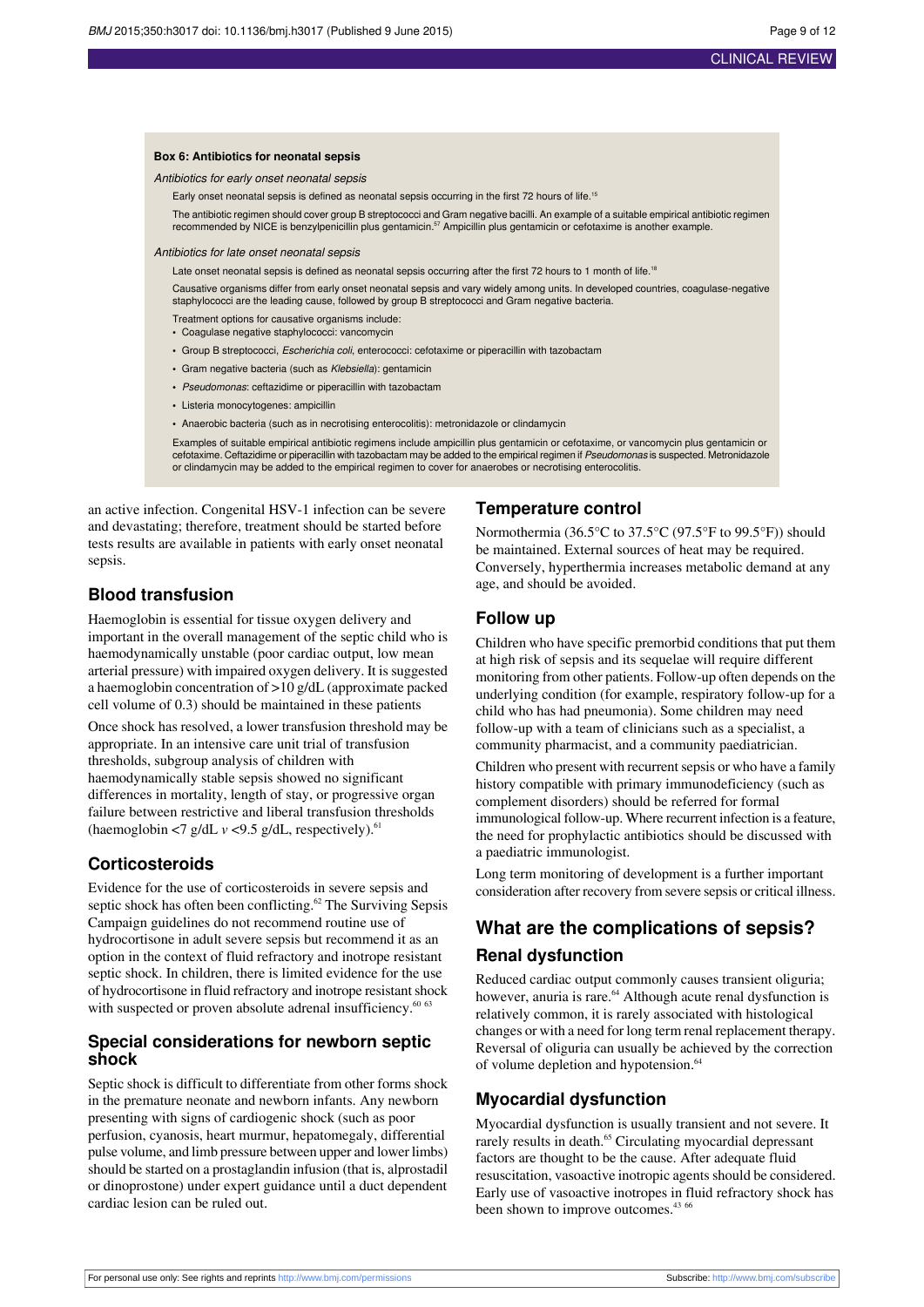### **Disseminated intravascular coagulation**

Patients with coagulopathy and disseminated intravascular coagulation require maintenance of a normal platelet count and international normalised ratio.

No trials have been done on transfusion of platelets and clotting components in children for disseminated intravascular coagulation and coagulopathy in sepsis. It is prudent to treat patients symptomatically to avoid bleeding. Platelet concentrate should be transfused to maintain platelet count >50 000/µL to reduce the risk of intracranial bleeding. Fresh frozen plasma should be given for normalisation of coagulation profile to aim for a normal international normalised ratio. Cryoprecipitate has a higher concentration of factor VIII and fibrinogen and can be used to treat hypofibrinogenaemia.

### **Hypoglycaemia**

Moderate hypoglycaemia is defined as a blood glucose level of 2.0-3.0 mmol/L. Severe hypoglycaemia is defined as a blood glucose level of  $< 2.0$  mmol/L.

In sepsis, glycogen stores can become depleted; therefore, it is important to monitor for and treat hypoglycaemia with a continuous infusion of intravenous dextrose to provide age appropriate glucose delivery (for example, 2 mL/kg of 10% intravenous dextrose, followed by maintenance infusion at standard maintenance fluid requirement).<sup>43</sup>

### **Hyperglycaemia**

Hyperglycaemia is common as part of the stress response to sepsis or as a side effect of corticosteroid treatment. Although hyperglycaemia is known to be associated with adverse outcomes in multiple clinical settings (including paediatric intensive care), a firm recommendation for glycaemic control is yet to emerge from the scientific literature.<sup>33</sup> Current practice regarding management of hyperglycaemia in this setting varies among institutions, but tight control (that is, treatment to target blood glucose of 4.0-7.0 mmol/L did not improve major clinical outcomes while increasing the risk of hypoglycaemia.<sup>33</sup> The authors' practice is to introduce continuous insulin infusion if two consecutive blood glucose levels exceed 12 mmol/L (if the patient is in paediatric intensive care).

### **Neuromuscular weakness**

Sepsis, systemic inflammatory response syndrome, and multiorgan failure are risk factors for acquired neuromuscular weakness.<sup>32</sup> Neuromuscular weakness is related to duration of immobilisation and is associated with use of corticosteroids, sedation, and neuromuscular blockade.

### **Necrotising enterocolitis**

The pathophysiology of necrotising entercolitis is not fully understood. It seems to be a multifactorial and multisystem disease.<sup>67</sup> Risk factors include intestinal immaturity, inappropriate gut microbiota colonisation, hypoxia or ischaemia, feeding with artificial formula, and elective packed red cell transfusion. The mean prevalence among infants with a birth weight of 500-1500 g is 7%. Estimated mortality associated with necrotising entercolitis is 20-30%.<sup>67</sup>

The classic presentation would be a premature infant developing bilious gastric aspirate and emesis, abdominal distention, and blood in stools after an increase in volume of enteral feeding. Abdominal imaging may include pneumatosis intestinalis, gas in the hepatobiliary tree, and pneumoperitoneum.

Management involves conservative medical treatment with combination broad spectrum intravenous antibiotics and bowel rest. Surgical intervention is required in patients with intestinal perforation and may involve laparotomy with resection of diseased or necrotic bowel, and enterostomy with creation of a stoma. Infants may develop small bowel obstruction secondary to bowel stricture during recovery.

Survivors of necrotising entercolitis are at substantially increased risk of long term neurodevelopmental problems. Other complications include requirement for long term parenteral nutrition and short bowel syndrome.

# **Multiorgan failure**

Treatment of multiorgan failure in sepsis is primarily supportive. It includes effective antibiotic treatment, goal directed treatment (to reverse hypotension, anaemia, coagulopathy, bleeding, and shock), and standard supportive care in the intensive care unit. This may include ventilatory support, sedation, and haemofiltration.

### **Persistent pulmonary hypertension of the newborn**

Acidaemia and hypoxia caused by sepsis can lead to pulmonary artery hypertension and persistence of the ductus arteriosus. The increased right ventricular workload can lead to right ventricular failure with hepatic congestion and reduced cardiac output.

Mixing of deoxygenated blood from the pulmonary artery with oxygenated blood in the aorta by way of the ductus arteriosus leads to differential oxygen saturations between the right arm and lower limbs.

Treatment includes inhaled nitric oxide or inotropic support, or both.

# **Hypocalcaemia**

Hypocalcaemia is common in children requiring admission to an intensive care unit for severe sepsis or septic shock.

Consensus international guidelines for the treatment of septic shock in children include a recommendation for the correction of metabolic abnormalities, including hypocalcaemia. This recommendation is not based on specific evidence from randomised controlled trials; however, hypocalcaemia is recognised as a contributor to poor cardiac function.<sup>68</sup> Caution is advised when administering blood transfusions, asthe plasma calcium level may be reduced by the citrate used for blood storage. Intravenous calcium gluconate 10% is the recommended treatment.

# **Abdominal compartment syndrome**

Abdominal compartment syndrome is caused by raised intra-abdominal pressure from factors such as bowel oedema and ascites. Abdominal organ perfusion becomes compromised if the mean arterial pressure cannot compensate for rising intra-abdominal pressure.

# **Thyroid insufficiency**

When there is evidence of low cardiac output or cardiac index, thyroid function should be measured and thyroid replacement therapy initiated if there is evidence of thyroid insufficiency (that is, increased serum thyroid stimulating hormone level or free serum thyroxine is low). Patients with sick euthyroid syndrome do not benefit from thyroid replacement therapy.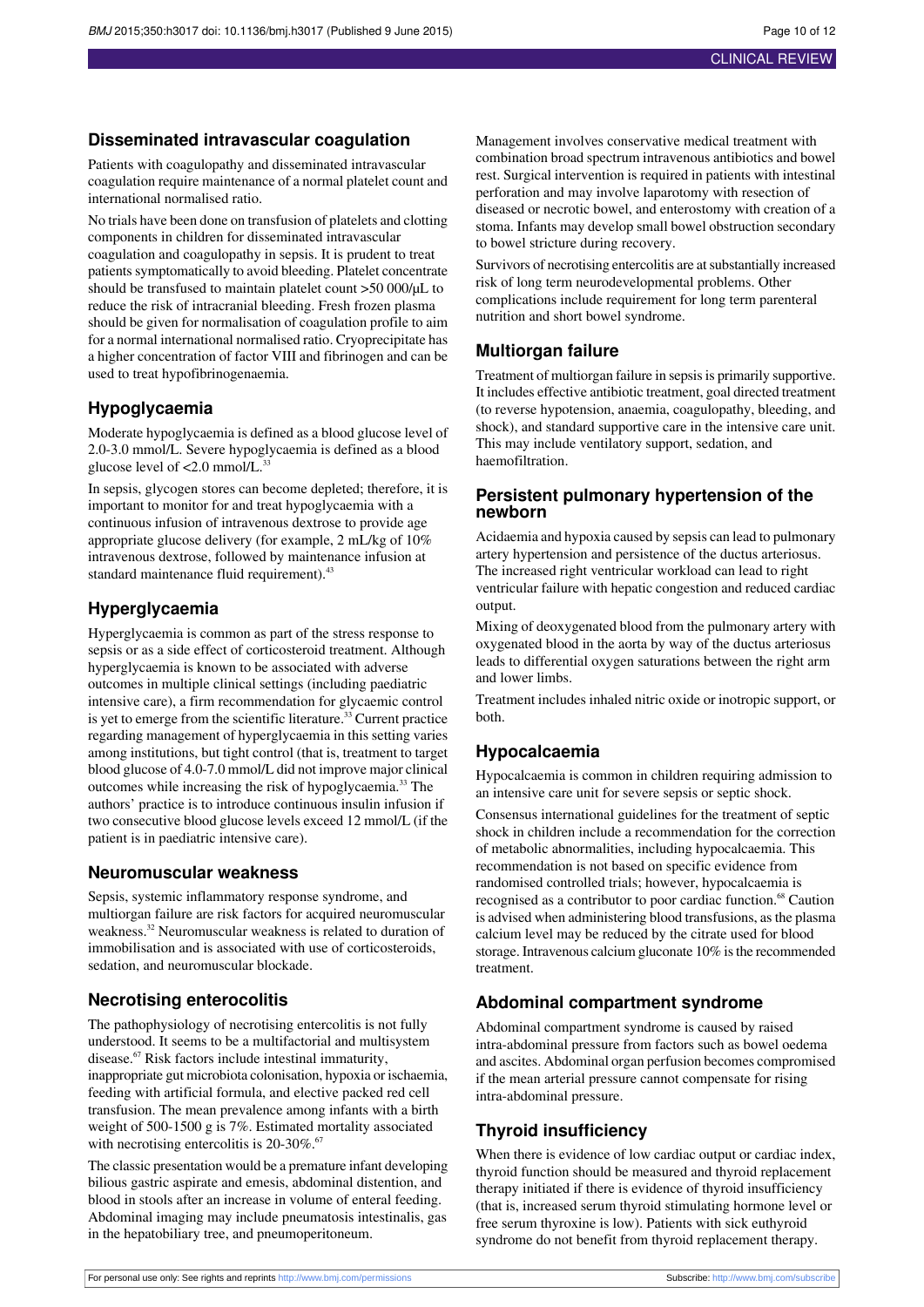### **Neurological sequelae**

Focal neurological deficits and hearing loss are known complications of patients with bacterial meningitis. The mortality and morbidity is higher for pneumococcal meningitis than for meningococcal meningitis.

# **What is the prognosis?**

Without treatment, severe sepsis carries a mortality rate in excess of 80%.<sup>69</sup> With treatment, overall mortality is approximately 10% in children up to the age of 19 years.<sup>70</sup> There was no gender difference in children. Patients with pre-existing disease experience a higher mortality rate of 12.8% compared with 7.8% in previously healthy children.<sup>71</sup>

In children with cancer, overall mortality from sepsis was 17%. The rate increased to 30% in children who had undergone haematopoietic stem cell transplants. Fungal sepsis carried a disproportionate mortality rate of 63% in this high risk group.<sup>72</sup>

Persistent shock on admission to intensive care unit is associated with an increased odds ratio for death of 3.8.<sup>45</sup> For every hour of persistent shock, the odds ratio for death was 2.29 (95% confidence interval 1.19 to 4.44).<sup>73</sup>

One US study at Boston Children's Hospital found that with early recognition of sepsis and resuscitation, according to ACCM-PALS guidelines, the mean length of stay in the intensive care unit was 5.5 days and the mean length of stay in hospital was 8 days.<sup>44</sup>

This clinical review series has been developed for The BMJ in collaboration with BMJ Best Practice ([http://bestpractice.bmj.com](http://bestpractice.bmj.com/)), an independent product produced by BMJ Publishing Group Limited. BMJ Best Practice comprises web/mobile topics that support evidence-based decision making at the point of care. Peer review of the content in this clinical review was carried out exclusively according to BMJ Best Practice's own, independent process

[\(http://bestpractice.bmj.com/best-practice/marketing/how-is-best](http://bestpractice.bmj.com/best-practice/marketing/how-is-best-practice-produced.html)[practice-produced.html\)](http://bestpractice.bmj.com/best-practice/marketing/how-is-best-practice-produced.html). This adaptation of a BMJ Best Practice topic for a clinical review in The BMJ uses only a portion of content from the latest available web version of BMJ Best Practice. BMJ Best Practice is updated on an ongoing basis, and the content of any BMJ Best Practice topic is expected to change periodically including subsequent to its publication as a clinical review in The BMJ. To view the complete and current versions of all BMJ Best Practice topics, please refer to the BMJ Best Practice website [\(http://bestpractice.bmj.com\)](http://bestpractice.bmj.com/).

Content from BMJ Best Practice is intended to support, aid and supplement the expertise, discretion and judgment of licensed medical health professionals who remain solely responsible for decisions regarding diagnosis and treatment of their patients. Content from BMJ Best Practice is not intended to function as a substitute for a licensed medical health professional's judgment. BMJ Best Practice reflects evidence available to its authors and licensors prior to publication. The BMJ relies on its authors to confirm the accuracy of the information presented to reflect generally accepted practices. While The BMJ seeks to ensure BMJ Best Practice is up to date and accurate, it does not warrant that is the case. Content from BMJ Best Practice is supplied on an "as is" basis and any statements made to the contrary are void. BMJ Best Practice does not endorse drugs, diagnose patients, or recommend therapy. The full disclaimer applicable to BMJ Best Practice can be found at [http://bestpractice.bmj.com/best-practice/marketing/](http://bestpractice.bmj.com/best-practice/marketing/disclaimer.html) [disclaimer.html.](http://bestpractice.bmj.com/best-practice/marketing/disclaimer.html)

Contributors: AP (guarantor): authored the sections on introduction, epidemiology, pathophysiology and causes, prevention, and diagnosis. JT authored the sections on management, complications, and prognosis. Competing interests: We have read and understood the BMJ Group policy on declaration of interests and declare the following interests: AP and JT are involved in the Paediatric Sepsis Six initiative.

Provenance and peer review: Commissioned; externally peer reviewed.

- 1 Bone RC. The sepsis syndrome. Definition and general approach to management. Clin Chest Med 1996;17:175-81.
- 2 Hotchkiss RS, Karl IE. The pathophysiology and treatment of sepsis. N Engl J Med 2003;348:138-50.
- 3 Goldstein B, Giroir B, Randolph A; International Consensus Conference on Pediatric Sepsis. International pediatric sepsis consensus conference: definitions for sepsis and organ dysfunction in pediatrics. Pediatr Crit Care Med 2005;6:2-8.
- 4 World Health Organization Global Health Observatory. Causes of child mortality. 2013. [www.who.int/gho/child\\_health/mortality/causes/en/](http://www.who.int/gho/child_health/mortality/causes/en/)
- 5 Vincent JL, Opal SM, Marshall JC, et al. Sepsis definitions: time for change. Lancet 2013;381:774-5.
- 6 World Health Organization. The World Health report 1996—fighting disease, fostering development. May 1996. [www.who.int/whr/1996/en/.](http://www.who.int/whr/1996/en/)
- 7 Watson RS, Carcillo JA, Linde-Zwirble WT, et al. The epidemiology of severe sepsis in children in the United States. Am J Respir Crit Care Med 2003;167:695-701.
- 8 Hartman ME, Linde-Zwirble WT, Angus DC, et al. Trends in the epidemiology of pediatric severe sepsis. Pediatr Crit Care Med 2013;14:686-93.
- 9 Ruth A, McCracken CE, Fortenberry JD, et al. Pediatric severe sepsis: current trends and outcomes from the Pediatric Health Information Systems database. Pediatr Crit Care Med 2014;15:828-38.
- Weiss SL, Fitzgerald JC, Pappachan J, et al. Global epidemiology of pediatric severe sepsis: the Sepsis PRevalence, OUtcomes, and Therapies study. Am J Respir Crit Care Med 2015; published online 3 Mar.
- Soeorg H, Huik K, Parm U, et al. Genetic relatedness of coagulase-negative Staphylococci from gastrointestinal tract and blood of preterm neonates with late-onset sepsis. Pediate Infect Dis J 2013;32:389-93.
- 12 Randolph AG, McCulloh RJ. Pediatric sepsis: important considerations for diagnosing and managing severeinfections in infants, children, and adolescents. Virulence 2013;5:8-18.
- 13 Lee CY, Chen PY, Huang FL, et al. Microbiologic spectrum and susceptibility pattern of clinical isolates from the pediatric intensive care unit in a single medical center—6 years' experience. J Microbiol Immunol Infect 2009;42:160-5.
- 14 Greenhow TL, Hung YY, Herz AM. Changing epidemiology of bacteremia in infants aged 1 week to 3 months. Pediatrics 2012;129:e590-6.
- 15 Stoll BJ, Gordon T, Korones SB, et al. Early-onset sepsis in very low birth weight neonates: a report from the National Institute of Child Health and Human Development Neonatal Research Network. J Pediatr 1996;129:72-80.
- 16 Bizzarro MJ, Raskind C, Baltimore RS, et al. Seventy-five years of neonatal sepsis at Yale: 1928-2003. Pediatrics 2005;116:595-602.
- 17 Posfay-Barbe KM, Wald ER. Listeriosis. Semin Fetal Neonatal Med 2009;14:228-33. 18 Stoll BJ, Gordon T, Korones SB, et al. Late-onset sepsis in very low birth weight neonates: a report from the National Institute of Child Health and Human Development Neonatal Research Network. J Pediatr 1996;129:63-71.
- 19 Remick DG. Pathophysiology of sepsis. Am J Pathol 2007;170:1435-44.<br>20 Levine MM. Campbell JD. Kotloff KL. Overview of vaccines and immunis
- Levine MM, Campbell JD, Kotloff KL. Overview of vaccines and immunisation. Br Med Bull 2002;62:1-13.
- 21 Department of Health. Meningococcal B vaccination programme to be introduced [press release]. 2014. https://www.gov.uk/government/news/meningococcal-b-vaccinationprogramme-to-be-introduced.
- 22 World Health Organization. Decade of vaccines—global vaccine action plan 2011-2020. 2015. [www.who.int/immunization/global\\_vaccine\\_action\\_plan/DoV\\_GVAP\\_2012\\_2020/](http://www.who.int/immunization/global_vaccine_action_plan/DoV_GVAP_2012_2020/en/) [en/.](http://www.who.int/immunization/global_vaccine_action_plan/DoV_GVAP_2012_2020/en/)
- 23 Bion J, Richardson A, Hibbert P, et al; Matching Michigan Collaboration & Writing Committee. 'Matching Michigan': a 2-year stepped interventional programme to minimise central venous catheter-blood stream infections in intensive care units in England. BMJ Qual Saf 2013;22:110-23.
- 24 Schrag S, Gorwitz R, Fultz-Butts K, et al. Prevention of perinatal group B streptococcal disease. Revised guidelines from CDC. MMWR Recomm Rep 2002;51:1-22.
- 25 Centers for Disease Control and Prevention (CDC). Perinatal group B strepto disease after universal screening recommendations—United States, 2003-2005. MMWR Morb Mortal Wkly Rep 2007;56:701-5.
- 26 Verani JR, McGee L, Schrag SJ; Centers for Disease Control and Prevention (CDC). Prevention of perinatal group B streptococcal disease - revised guidelines from CDC, 2010. MMWR Recomm Rep 2010;59:1-36.
- 27 Van de Wetering MD, van Woensel JB, Lawrie TA. Prophylactic antibiotics for preventing Gram positive infections associated with long-term central venous catheters in oncology patients. Cochrane Database Syst Rev 2013;11:CD003295.
- 28 Weiss SL, Parker B, Bullock ME, et al. Defining pediatric sepsis by different criteria: discrepancies in populations and implications for clinical practice. Pediatr Crit Care Med 2012;13:e219-26.
- 29 Vergnano S, Sharland M, Kazembe P, et al. Neonatal sepsis: an international perspective. Arch Dis Child Fetal Neonatal Ed 2005;90:F220-4.
- 30 Daniels R, Nutbeam T, McNamara G, et al. The sepsis six and the severe sepasition resuscitation bundle: a prospective observational cohort study. Emerg Med J 2011;28:507-12.
- 31 National Institute for Health and Care Excellence. Feverish illness in children under 5 ears. (Quality standard QS64.) 2014. [www.nice.org.uk/guidance/qs64](http://www.nice.org.uk/guidance/qs64)
- 32 Brierley J, Peters MJ. Distinct hemodynamic patterns of septic shock at presentation to pediatric intensive care. Pediatrics 2008;122:752-9.
- 33 Macrae D, Grieve R, Allen E, et al. A randomized trial of hyperglycemic control in pediatric intensive care. N Engl J Med 2014;370:107-18.
- 34 Polin RA; Committee on Fetus and Newborn. Management of neonates with suspected or proven early-onset bacterial sepsis. Pediatrics 2012;129:1006-15.
- 35 Garcia-Prats JA, Cooper TR, Schneider VF, et al. Rapid detection of microorganisms in blood cultures of newborn infants utilizing an automated blood culture system. Pediatrics 2000;105:523-7.
- 36 Levi M, Toh CH, Thachil J, et al. Guidelines for the diagnosis and management disseminated intravascular coagulation. Br J Haematol 2009;145:24-33.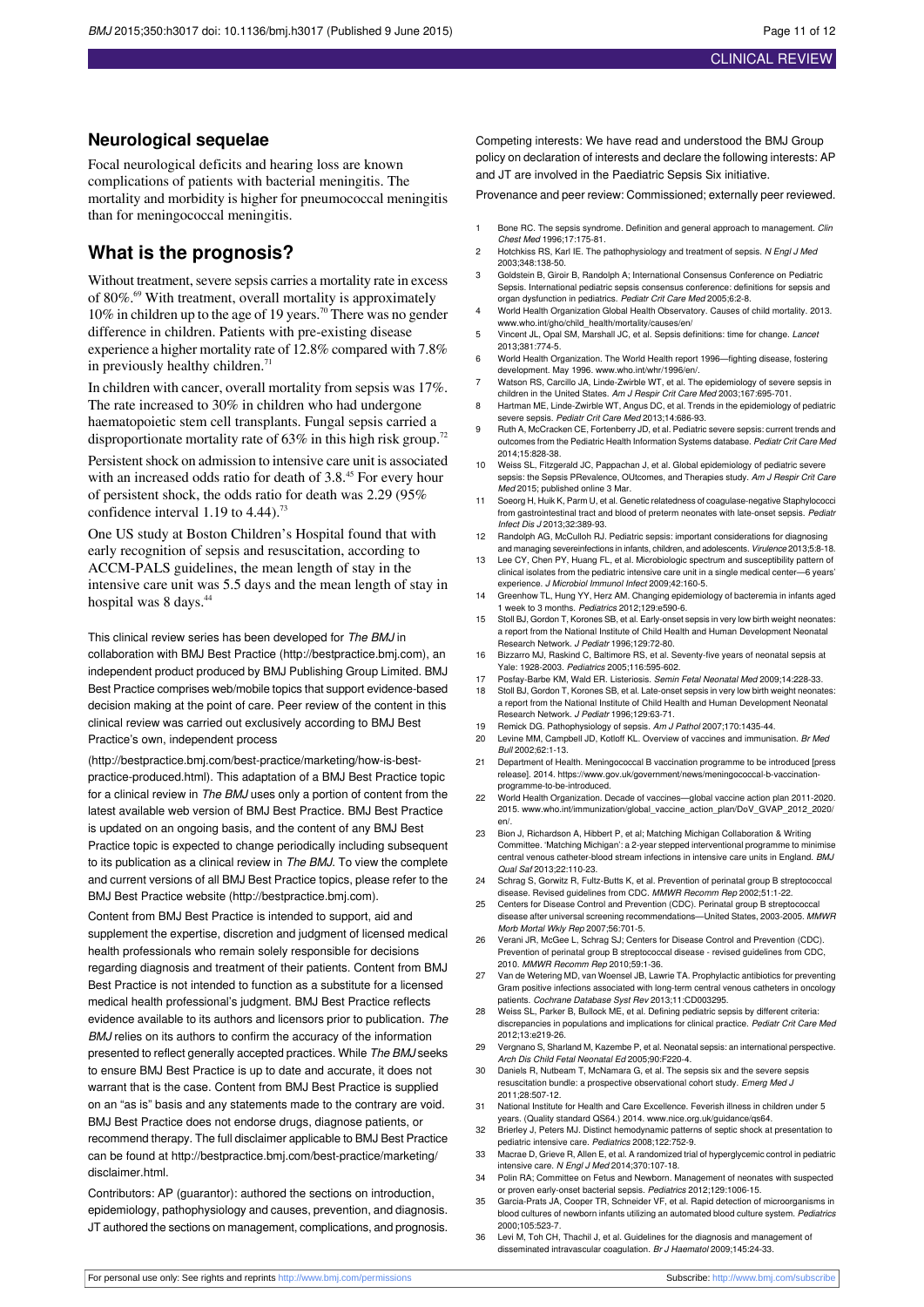#### **Sources and selection criteria**

We searched Medline and Embase from October 2008 to October 2013 and the Cochrane Library to issue September 2013 (online) for systematic reviews and randomised controlled trials (any size) on treatment, prevention, and diagnosis and searched specified websites for guidelines using the terms *sepsis, severe sepsis, septic shock, paediatric, children*. Our search was updated in January 2015. Additional<br>data sources came from authors' institutional guildelines and policies.

#### **Additional educational resources**

#### Resources for healthcare professionals

National Institute for Health and Care Excellence. Feverish illness in children: assessment and initial management in children younger than 5 years. (Clinical guideline CG160.) 2013. [\(www.nice.org.uk/guidance/CG160](http://www.nice.org.uk/guidance/CG160))—intended for use by healthcare professionals

Scottish Intercollegiate Guidelines Network 2008. Management of invasive meningococcal disease in children and young people [\(http:](http://sign.ac.uk/guidelines/fulltext/102/index.html) [//sign.ac.uk/guidelines/fulltext/102/index.html\)](http://sign.ac.uk/guidelines/fulltext/102/index.html)—a national clinical guideline with recommendations on early assessment of meningococcal disease

Surviving Sepsis Campaign. Guidelines [\(www.survivingsepsis.org/guidelines/Pages/default.aspx](http://www.survivingsepsis.org/guidelines/Pages/default.aspx))—international guidelines for management of severe sepsis and septic shock. Includes recommendations for the treatment of paediatric patients

Centers for Disease Control and Prevention. Group B strep (GBS). 2014 [\(www.cdc.gov/groupBstrep/\)](http://www.cdc.gov/groupBstrep/)—provides a range of educational and practical guidance for group B streptococci

National Institute for Health and Care Excellence. Antibiotics for early-onset neonatal infection: antibiotics for the prevention and treatment of early-onset neonatal infection. (Clinical guideline CG149) 2012 ([www.nice.org.uk/guidance/cg149](http://www.nice.org.uk/guidance/cg149))—provides antibiotic recommendations for suspected early-onset neonatal infections

National Institute for Health and Care Excellence. Bacterial meningitis and meningococcal septicaemia: management of bacterial meningitis and meningococcal septicaemia in children and young people younger than 16 years in primary and secondary care. (Clinical guideline CG102) 2010 [\(www.nice.org.uk/guidance/cg102/chapter/guidance](http://www.nice.org.uk/guidance/cg102/chapter/guidance))—offers best practice advice on the care of children and young people younger than 16 years with bacterial meningitis and meningococcal septicaemia

Canadian Paediatric Society. Prevention and management of neonatal herpes simplex virus infections. 2014 ([www.cps.ca/documents/](http://www.cps.ca/documents/position/prevention-management-neonatal-herpes-simplex-virus-infections)<br>[position/prevention-management-neonatal-herpes-simplex-virus-infections](http://www.cps.ca/documents/position/prevention-management-neonatal-herpes-simplex-virus-infections))—this guideline provid management of neonatal herps simplex virus infections

Brierley J, Carcillo JA, Choong K, et al. Clinical practice parameters for hemodynamic support of pediatric and neonatal septic shock: 2007 update from the American College of Critical Care Medicine. Crit Care Med 2009;37:666-88—emphasises early use of age specific treatments to attain time sensitive goals

- 37 Kayange N, Kamugisha E, Mwizamholya DL, et al. Predictors of positive blood culture and deaths among neonates with suspected neonatal sepsis in a tertiary hospital, Mwanza-Tanzania. BMC Pediatr 2010;10:39.
- 38 Kaplan JM, Wong HR. Biomarker discovery and development in pediatric critical care medicine. Pediatr Crit Care Med 2011;12:165-73.
- 39 Wong HR, Salisbury S, Xiao Q, et al. The pediatric sepsis biomarker risk model. Crit Care 2012;16:R174.
- 40 Pearson GA, ed. Why children die: a pilot study 2006; England (South West, North East and West Midlands), Wales and Northern Ireland. CEMACH; 2008.
- 41 Parliamentary and Health Service Ombudsman. Time to act. Severe sepsis: rapid diagnosis and treatment saves lives. 2013. www.ombudsman.org.uk/ data/assets/pdf\_file/0004/ [22666/FINAL\\_Sepsis\\_Report\\_web.pdf.](http://www.ombudsman.org.uk/__data/assets/pdf_file/0004/22666/FINAL_Sepsis_Report_web.pdf)
- 42 Levy MM, Rhodes A, Phillips GS, et al. Surviving sepsis campaign: association between performance metrics and outcomes in a 7.5-year study. Crit Care Med 2015;43:3-12.
- 43 Brierley J, Carcillo JA, Choong K, et al. Clinical practice parameters for hemodynamic support of pediatric and neonatal septic shock: 2007 update from the American College of Critical Care Medicine. Crit Care Med 2009;37:666-88.
- 44 Paul R, Neuman MI, Monuteaux MC, et al. Adherence to PALS Sepsis Guidelines and Hospital Length of Stay. Pediatrics 2012;130:e273-80.
- 45 Inwald DP, Tasker RC, Peters MJ, et al; Paediatric Intensive Care Society Study Group (PICS-SG). Emergency management of children with severe sepsis in the United Kingdom: the results of the Paediatric Intensive Care Society sepsis audit. Arch Dis Child 2009;94:348-53.
- 46 Kissoon N. Sepsis guideline implementation: benefits, pitfalls and possible solutions. Crit Care 2014;18:207.
- 47 Paul R, Melendez E, Stack A, et al. Improving adherence to PALS septic shock guidelines. Pediatrics 2014;133:e1358-66.
- 48 Shekerdemian L, Bohn D. Cardiovascular effects of mechanical ventilation. Arch Dis Child 1999;80:475-480.
- 49 Perel P, Roberts I, Ker K. Colloids versus crystalloids for fluid resuscitation in critically ill patients. Cochrane Database Syst Rev 2013;2:CD000567.
- 50 Akech S, Ledermann H, Maitland K. Choice of fluids for resuscitation in children with severe infection and shock: systematic review. BMJ 2010;341:c4416.
- 51 Carcillo JA. Intravenous fluid choices in critically ill children. Curr Opin Crit Care 2014;20:396-401.
- 52 Goldstein SL, Somers MJG, Baum MA, et al. Pediatric patients with multi-organ dysfunction syndrome receiving continuous renal replacement therapy. Kidney Int 2005;67:653-8.
- 53 Sutherland SM, Zappitelli M, Alexander SR, et al. Fluid overload and mortality in children receiving continuous renal replacement therapy: the Prospective Pediatric Continuous Renal Replacement Therapy Registry. Am J Kidney Dis 2010;55:316-25.
- 54 Kumar A, Roberts D, Wood KE, et al. Duration of hypotension before initiation of effective antimicrobial therapy is the critical determinant of survival in human septic shock. Criti Care Med 2006;34:1589-96.
- 55 Wang XD, Huo XM, Xu MX, et al. Clinical research of timing of application of antibiotics in septic shock of pediatric patients. Zhonghua Wei Zhong Bing Ji Jiu Yi Xue 2013;25:207-10.
- 56 Weiss SL, Fitzgerald JC, Balamuth F, et al. Delayed antimicrobial therapy increases mortality and organ dysfunction duration in pediatric sepsis. Crit Care Med 2014;42:2409-17.
- 57 National Institute for Health and Care Excellence. Antibiotics for early-onset neonatal infection: antibiotics for the prevention and treatment of early-onset neonatal infection. (Clinical guideline CG149) 2012. [www.nice.org.uk/guidance/cg149.](http://www.nice.org.uk/guidance/cg149)
- 58 Simmons ML, Durham SH, Carter CW. Pharmacological management of pedi with sensis. AACN Adv Crit Care 2012;23:437-48.
- 59 National Institute for Health and Care Excellence. Neutropenic sepsis: prevention and management of neutropenic sepsis in cancer patients. (Clinical guideline CG151) 2012. [www.nice.org.uk/guidance/cg151](http://www.nice.org.uk/guidance/cg151).
- 60 Dellinger RP, Levy MM, Rhodes A, et al; Surviving Sepsis Campaign Guidelines Committee. Surviving Sepsis Campaign: international guidelines for management of severe sepsis and septic shock: 2012. Crit Care Med 2013;41:580-637.
- Karam O, Tucci M, Ducruet T, et al. Red blood cell transfusion thresholds in pediatric patients with sepsis. Pediatr Crit Care Med 2011;12:512-8.
- 62 Zimmerman JJ. A history of adjunctive glucocorticoid treatment for pediatric sepsis: moving beyond steroid pulp fiction toward evidence-based medicine. Pediatr Crit Care Med 2007;8:530-9.
- 63 Aneja R, Carcillo JA. What is the rationale for hydrocortisone treatment in children with infection-related adrenal insufficiency and septic shock? Arch Dis Child 2007;92:165-9.
- 64 Wheeler AP, Bernard GR. Treating patients with severe sepsis. N Engl J Med 1999;340:207-14.
- 65 Hollenberg SM, Ahrens TS, Annane D, et al. Practice parameters for hemodynamic support of sepsis in adult patients: 2004 update. Crit Care Med 2004;32:1928-48.
- 66 Ninis N, Phillips C, Bailey L, et al. The role of healthcare delivery in the outcome of meningococcal disease in children: case-control study of fatal and non-fatal cases. BMJ 2005;330:1475.
- Neu J, Walker WA. Necrotizing enterocolitis. N Engl J Med 2011;364:255-64.
- 68 Drop LJ, Laver MB. Low plasma ionized calcium and response to calcium therapy in critically ill man. Anesthesiology 1975;43:300-6.
- 69 Friedman G, Silva E, Vincent JL. Has the mortality of septic shock changed with time? Crit Care Med 1998;26:2078-86.
- 70 Angus DC, Linde-Zwirble WT, Lidicker J, et al. Epidemiology of severe sepsis in the United States: analysis of incidence, outcome, and associated costs of care. Crit Care Med 2001;29:1303-10.
- 71 Watson RS, Carcillo JA. Scope and epidemiology of pediatric sepsis. Pediatr Crit Care Med 2005;6(suppl 3):S3-5.
- 72 Fiser RT, West NK, Bush AJ, et al. Outcome of severe sepsis in pediatric oncology patients. Pediatr Crit Care Med 2005;6:531-6.
- 73 Han YY, Carcillo JA, Dragotta MA, et al. Early reversal of pediatric-neonatal septic shock by community physicians is associated with improved outcome. Pediatrics 2003;112:793-9.

#### Cite this as: BMJ 2015;350:h3017

© BMJ Publishing Group Ltd 2015